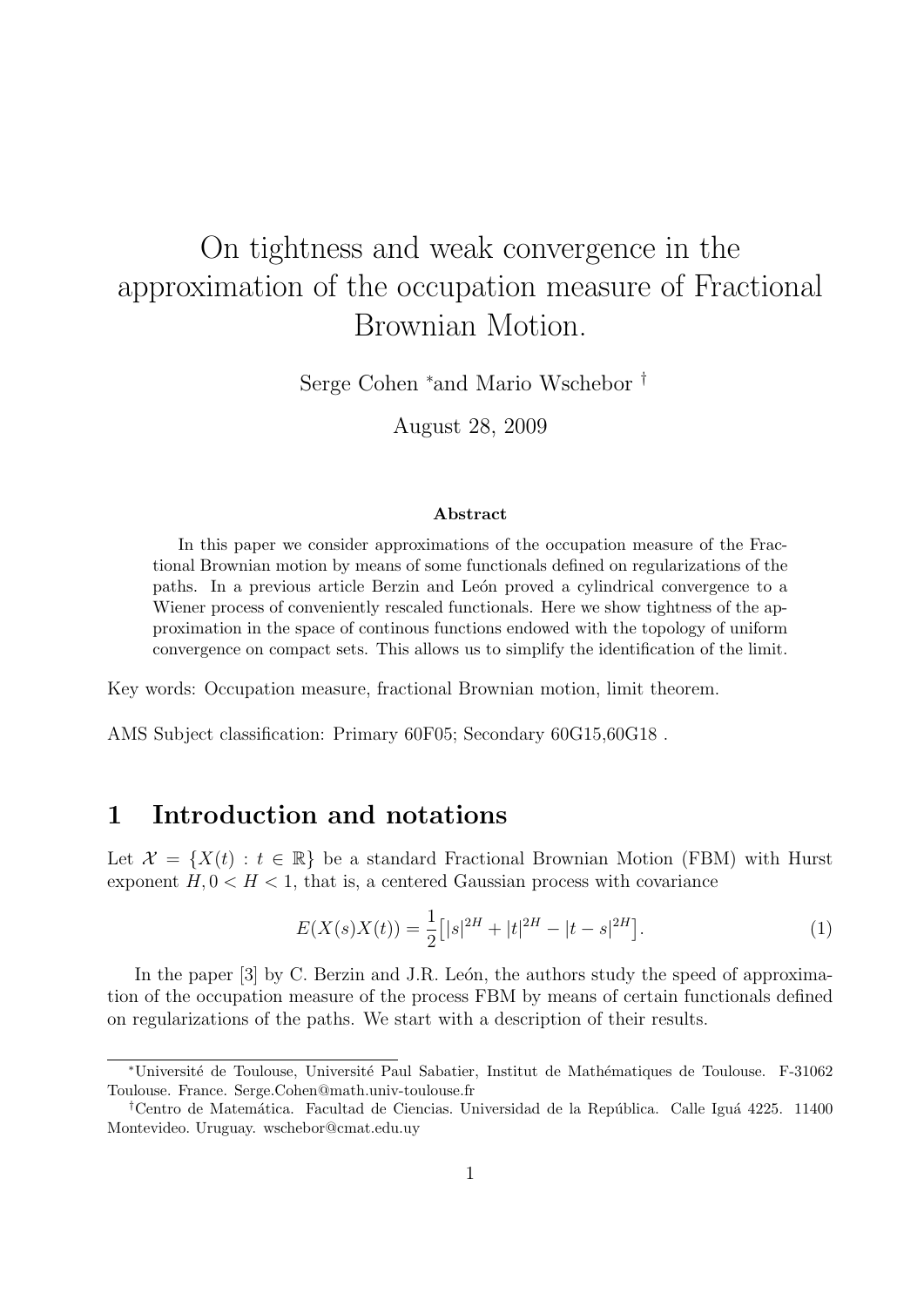Let  $\psi : \mathbb{R} \to \mathbb{R}^+$  be a  $\mathcal{C}^1$ -kernel with support contained in  $[-1, 1]$  and  $\int_{-\infty}^{+\infty} \psi(x) dx = 1$ . By the "regularized process" we mean the convolution

$$
X^{\varepsilon}(t) = \frac{1}{\varepsilon} \int_{-\infty}^{+\infty} \psi\left(\frac{t-s}{\varepsilon}\right) X(s) ds.
$$

We set for  $t \geq 0, \varepsilon > 0$ :

$$
\zeta_{\varepsilon}(t) = \frac{\varepsilon^{1-H} \dot{X}^{\varepsilon}(t)}{\sigma_H}
$$

 $\dot{X}^{\varepsilon}$  denotes the derivative of the function  $X^{\varepsilon}$  and  $\sigma_H$  is the positive normalizing constant:

$$
\sigma_H^2 = -\frac{1}{2} \int_{-1}^1 \int_{-1}^1 \dot{\psi}(v) \dot{\psi}(w) |v - w|^{2H} dv dw.
$$

Let  $g : \mathbb{R} \to \mathbb{R}$  be a function in  $L^2(\phi(x)dx)$ , where  $\phi(x) = (2\pi)^{-1/2} \exp(-x^2/2)$  is the standard normal density. g has an expansion in the Hermite polynomials  $(H_n(x))$  $\exp(x^2/2)(-d/dx)^n \exp(-x^2/2), n = 0, 1, 2, ...),$  having the form  $g(x) = \sum_{n=N_g}^{+\infty} a_n H_n(x)$   $(N_g)$ is called the "Hermite index of g"). With no loss of generality, we assume that  $N_g \geq 1$ ; if this were not the case, we replace the function g by  $g - a_0 = g - E[g(\xi)]$  where  $\xi$  denotes here and in what follows a standard normal random variable.

We will also assume in what follows that the function  $g$  is an even function. This will simplify somewhat our computations. In particular, it implies that  $a_1 = 0$ , so that  $N_g \geq 2$ .

Finally, for  $t \geq 0$ , let us define:

$$
S_{\varepsilon}(t) = \frac{1}{\alpha_{H,N_g}(\varepsilon)} \int_0^t g(\zeta_{\varepsilon}(u)) du \tag{2}
$$

Define the normalization  $\alpha_{H,N_g}(\varepsilon)$  by means of:

1.  $\alpha_{H,N_g}(\varepsilon) = \varepsilon^{1/2}$  if  $0 < H < 1 - \frac{1}{2N}$  $2N_g$ 2.  $\alpha_{H,N_g}(\varepsilon) = [\varepsilon \, |\ln(\varepsilon)|]^{1/2}$  if  $H = 1 - \frac{1}{2N_g}$  $2N_g$ 3.  $\alpha_{H,N_g}(\varepsilon) = \varepsilon^{N_g(1-H)}$  if  $1-\frac{1}{2N_g}$  $\frac{1}{2N_g} < H < 1$ 

The main results proved in [3] are contained in the next statement.

**Theorem 1.** With the above notations, as  $\varepsilon \to 0$ :

1. In cases 1. and 2. the random process  $\{S_{\varepsilon}(t): t \geq 0\}$  converges cylindrically to a known multiple of the Wiener process.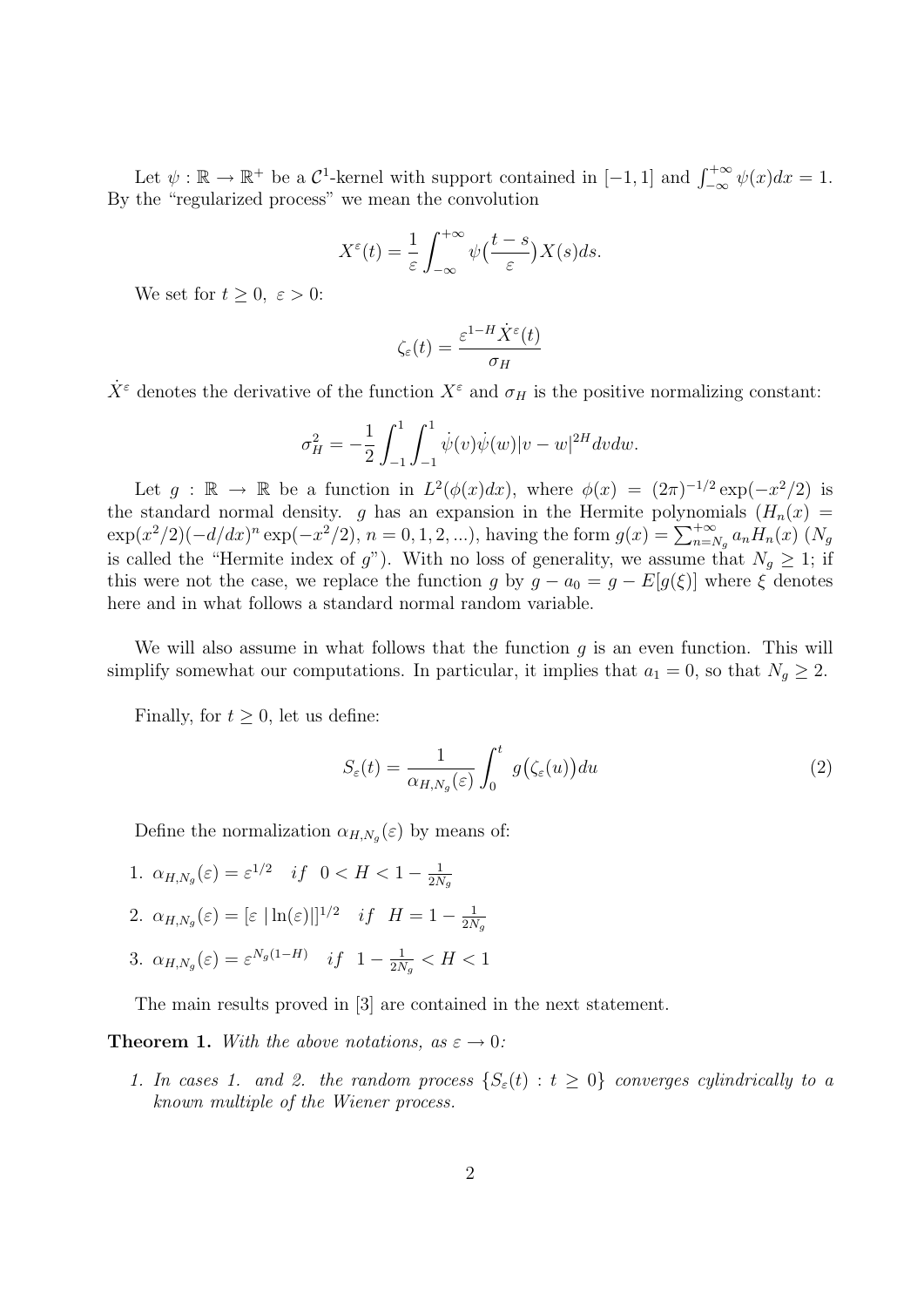2. In case 3, for each t,  $S_{\varepsilon}(t)$  converges in  $L^2$  to a random variable, which can be described by means of a certain Itô-Wiener integral driven by a standard Wiener process which can be defined in terms of the FBM  $\mathcal{X}$ .

The following example can be useful to exhibit the interest in this kind of result. Let  $f: I \to \mathbb{R}$  be a real-valued function defined on an interval of the line and denote by  $N_u(f, I)$ the number of roots lying in I of the equation  $f(t) = u$ .

Then, for any compact interval I and any continuous function  $h : \mathbb{R} \to \mathbb{R}$ , almost surely

$$
\sqrt{\frac{\pi}{2}} \frac{\varepsilon^{1-H}}{\sigma_H} \int_{-\infty}^{+\infty} h(x) N_x \left(X^{\varepsilon}, I\right) dx
$$
\n
$$
= \sqrt{\frac{\pi}{2}} \int_I h(X^{\varepsilon}(t)) |\zeta_{\varepsilon}(t)| dt \to \int_I h(X(t)) dt = \int_{-\infty}^{+\infty} h(x) \ell_I^X(x) dx.
$$
\n(3)

In the right-hand side of (3),  $\ell_I^X(.)$  denotes the local time of the FBM on the interval I, that is, the Radon-Nikodym derivative of the occupation measure  $\mu_I(B) = \lambda({t \in I :$  $X(t) \in B$ ) with respect to the Lebesgue measure  $\lambda$ . The first equality in (3) holds true for any continuous h and any  $C^1$ -function  $X^{\varepsilon}$  and its proof is elementary.

In other words, (3) says that, almost surely, as  $\varepsilon \to 0$ , the normalized number of crossings of the regularized path with the level  $x$ , namely:

$$
\sqrt{\frac{\pi}{2}}\frac{\varepsilon^{1-H}}{\sigma_H}N_x\big(X^{\varepsilon},I\big)
$$

converges (in the above mentioned weak topology) to the local time of the FBM at  $x$ . A proof of (3) along with extensions of this kind of results to general classes of random processes, can be found in [2].

Notice that if we put

$$
g_0(x) = \sqrt{\frac{\pi}{2}}|x| - 1,
$$
\n(4)

(3) can be rewritten as

$$
\int_{I} h(X^{\varepsilon}(t)g_{0}(\zeta_{\varepsilon}(t))dt \to 0 \quad \text{ almost surely.} \tag{5}
$$

Berzin and León theorem allows to compute the speed of convergence in (5) as well as the limit, in the sense of cylindrical convergence. This is a useful if one is willing to use this kind of result to make statistical inference (for example, on the value of the Hurst exponent  $H$ ) on the basis of data arising from the observation of the smoothed path. We will keep  $(4)$ as a guiding example to understand the conditions that the functions  $q$  should verify. Notice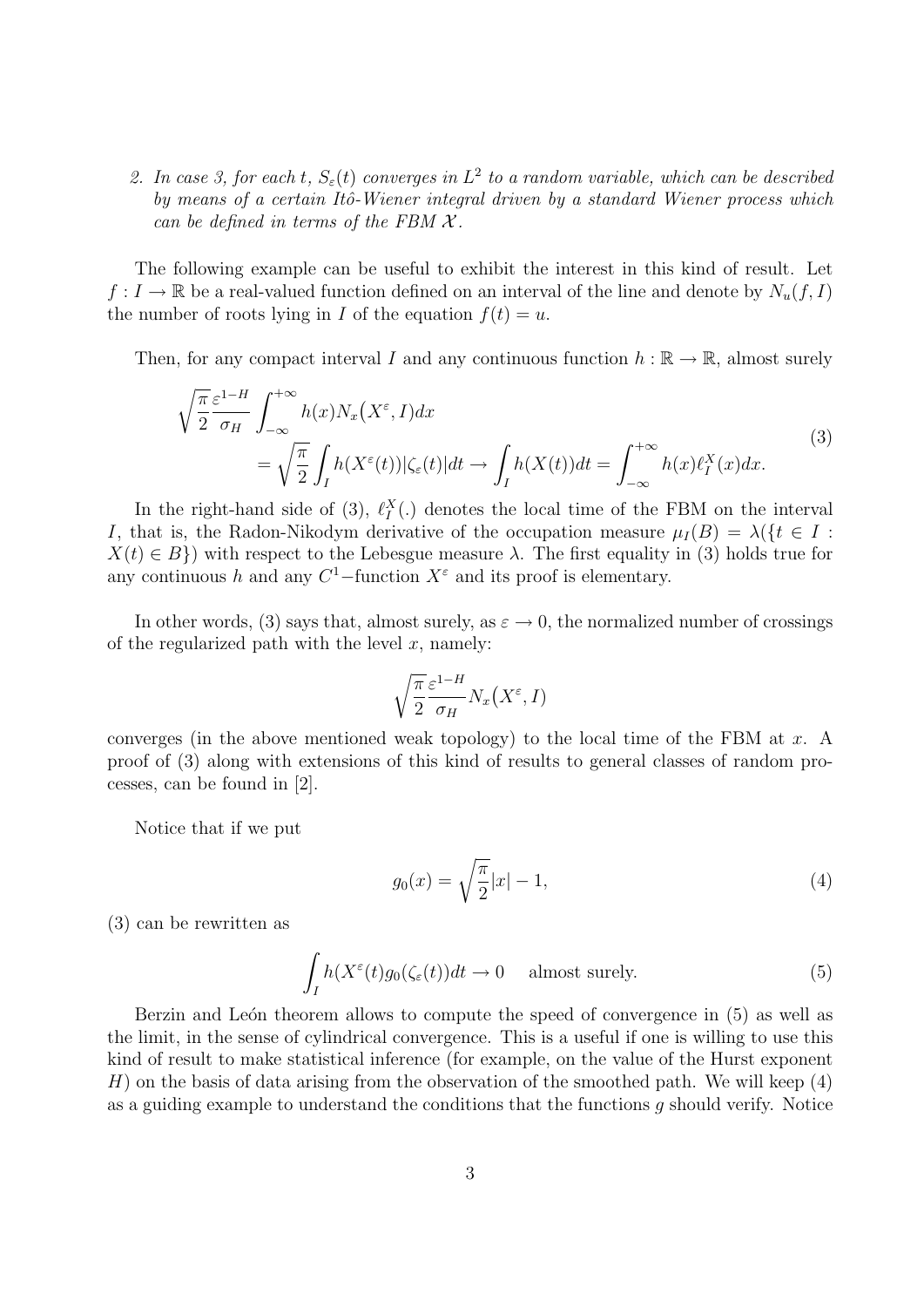that  $N_{q_0} = 2$ .

There is still a point to be mentioned on this: we have stated these results choosing the function h to be identically equal to 1 (see the definition of  $S_{\varepsilon}(t)$ ). In fact, this is essentially sufficient for our purpose, since if one knows how to proceed for constant functions, it is not hard to pass to general test functions h having some regularity properties.

The primary aim of this paper is to prove tightness in the space of continuous functions, of the set of processes  $\{S_{\varepsilon}(\cdot): 0 < \varepsilon < 1\}.$ 

A proof of tightness has been given in [5] under the additional restriction that the Hermite coefficients of  $q$  satisfy:

$$
\sum_{n=N_g}^{+\infty} 3^{n/2} \sqrt{n!} |a_n| < \infty.
$$

This condition is obviously verified if g is a polynomial, since in this case  $a_n$  vanishes when n is larger than the degree. However, it fails to hold in our basic example  $g_0$ . In fact, in this case,  $a_n$  vanishes for odd n and an elementary computation gives

$$
a_{2k} = \frac{(-1)^k}{\sqrt{\pi}2^k k!},
$$

which implies that the Chambers and Slud series is divergent. Our main Theorem 2 below states that tightness follows from a general simple condition on the function g which is obviously satisfied by  $q_0$ .

A by-product of tightness is that it helps at the same time to simplify substantially the identification of the limit law of the random process  $\{S_{\varepsilon}(t): t \geq 0\}$  as  $\varepsilon \to 0$ , when  $0 < H \leq 3/4$ . In fact, it reduces this problem to a computation of second order moments, instead of the more complicated tools in Berzin-León, based upon Wiener chaos expansions (See Theorem 4).

From a technical point of view, one of the main points in the proof below is that it provides a new method - as far as the authors know - that appears to have an independent interest, when one needs to compute the expectation of crossed moments of functions of Gaussian random variables. The key step in the proof is that the function  $F$  defined in (21) below is real-analytic in some neighborhood of the origin as a function of the various covariances, and that one can compute its Taylor expansion.

This paper refers only to Fractional Brownian Motion. In a forthcoming paper, the authors will consider extensions of these results to more general processes, such as multiparameter and multifractal random fields, where the same questions will be adressed, as well as their use in various inference problems.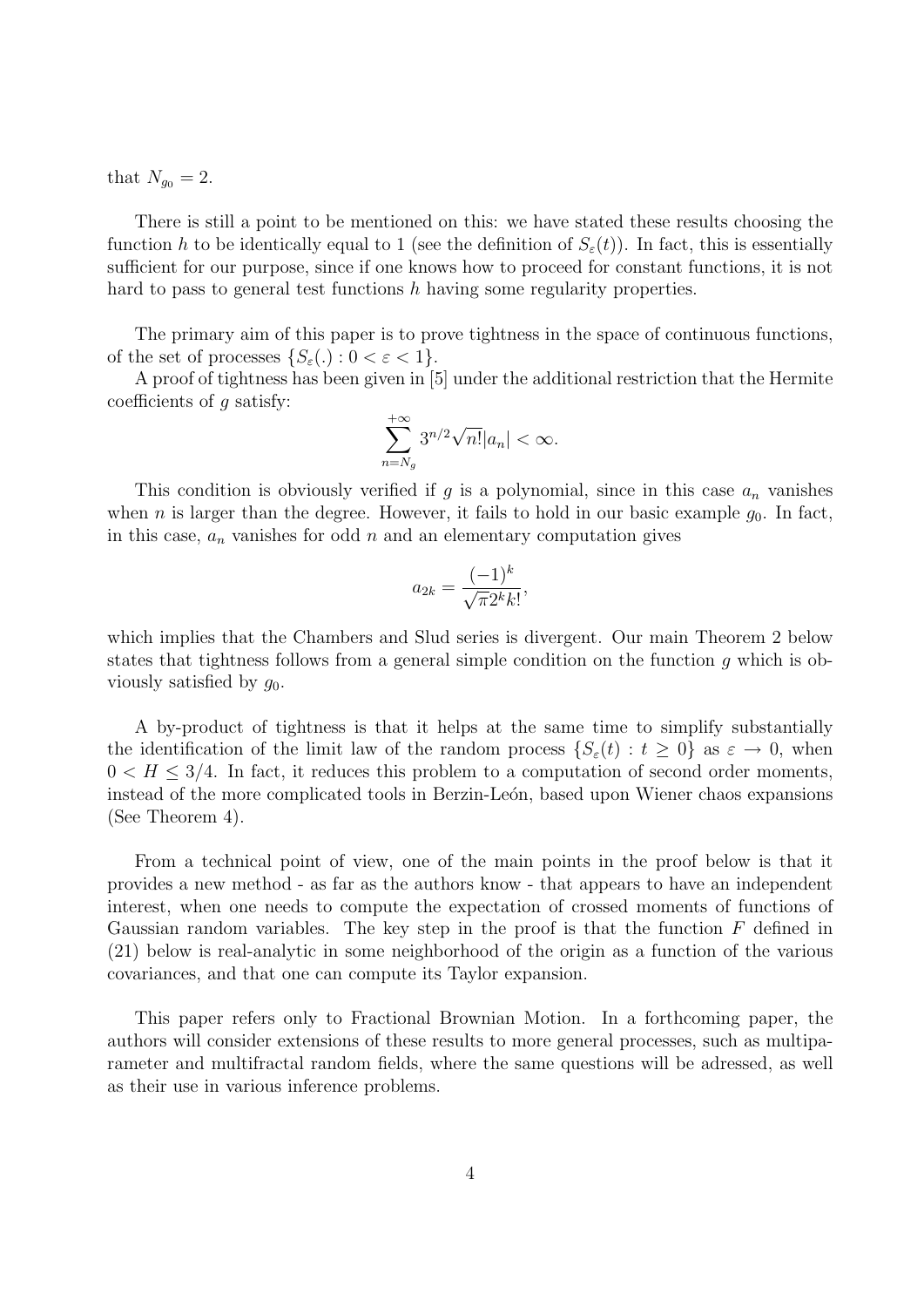### 2 Main theorems.

**Theorem 2.** Assume that the function q is even and polynomially bounded (that is,

$$
|g(x)| \le K \ (|x|+1)^M \tag{6}
$$

for some positive constants  $K, M$ ). We assume further that  $a_0 = 0$  and  $a_2 \neq 0$ . Then, for each  $T > 0$ , the set of random processes  $\{S_{\varepsilon}(t) : 0 \le t \le T\}_{0 \le \varepsilon \le 1}$  with the normalization  $\alpha_{H,N_g}(\varepsilon)$  given above, is tight in the space  $\mathcal{C}([0,T],\mathbb{R})$ .

**Remark** Notice that  $a_0 = E(g(\xi)), a_2 = E(g(\xi)(\xi^2 - 1))$ . We are assuming that the Hermite index  $N_g$  is equal to 2. In fact, a similar proof with minor changes works for  $N_g > 2$ .

For the proof of Theorem 2 we first prove the following one, which is interesting by itself. In Theorem 3 below we replace the derivatives  $\dot{X}^{\varepsilon}(t)$  of the regularized process, by the quotient of increments of the original process  $\frac{X(t+\varepsilon)-X(t)}{\varepsilon}$ . This amounts to making the convolution of the path  $X(.)$  with the kernel  $\psi(x) = \mathbf{1}_{[-1,0]}$  which is not  $\mathcal{C}^1$ , so that the next statement is not actually included in Theorem 2. However, the proof of Theorem 2 will be an easy adaptation of the one of the next theorem.

Theorem 3. Assume the same hypotheses of Theorem 2 on the function g. We define:

$$
Z_{\varepsilon}(t) = \frac{X(t+\varepsilon) - X(t)}{\varepsilon^H}
$$

and

$$
Y_{\varepsilon}(t) = \frac{1}{\alpha_{H,2}(\varepsilon)} \int_0^t \big[ g(Z_{\varepsilon}(s)) \big] ds.
$$

Then, the family of random processes  $\{Y_{\varepsilon}(t): 0 \leq t \leq T\}_{0 \leq \varepsilon \leq 1}$ , is tight in  $\mathcal{C}([0,T], \mathbb{R})$ .

The next theorem yields the limit of the previous functionals, which is a Wiener process up to a multiplicative constant.

**Theorem 4.** Let  $0 < H < 3/4$  and assume the hypotheses of Theorem 2. Let

$$
K_H(g,\psi) = 2\int_0^{+\infty} du \int_{-\infty}^{+\infty} \int_{-\infty}^{+\infty} g(x)g(y)p(x,y;A_{\psi}(u))dxdy,
$$
\n(7)

where  $A_{\psi}(u) = -\frac{1}{2\sigma}$  $\frac{1}{2\sigma_H^2} \int_{-1}^1 \int_{-1}^1 \dot{\psi}(v) \dot{\psi}(u+w) |v-w|^{2H}dv dw$  and where  $p(x, y; \rho)$  denotes the centered Gaussian density of a pair of random variables with variance 1 and covariance  $\rho$ . Let

$$
K_H(g) = 2 \int_0^{+\infty} du \int_{-\infty}^{+\infty} \int_{-\infty}^{+\infty} g(x)g(y)p(x, y; A(u))dxdy,
$$
\n(8)

where  $A(u) = \frac{1}{2} \left[ |u+1|^{2H} + |u-1|^{2H} - 2|u|^{2H} \right]$ , if  $0 < H < 3/4$ .

If  $H = 3/4$  let  $K_{3/4}(g) = \frac{3a_2^2}{8}$ , where  $a_2$  is the second Hermite coefficient of g.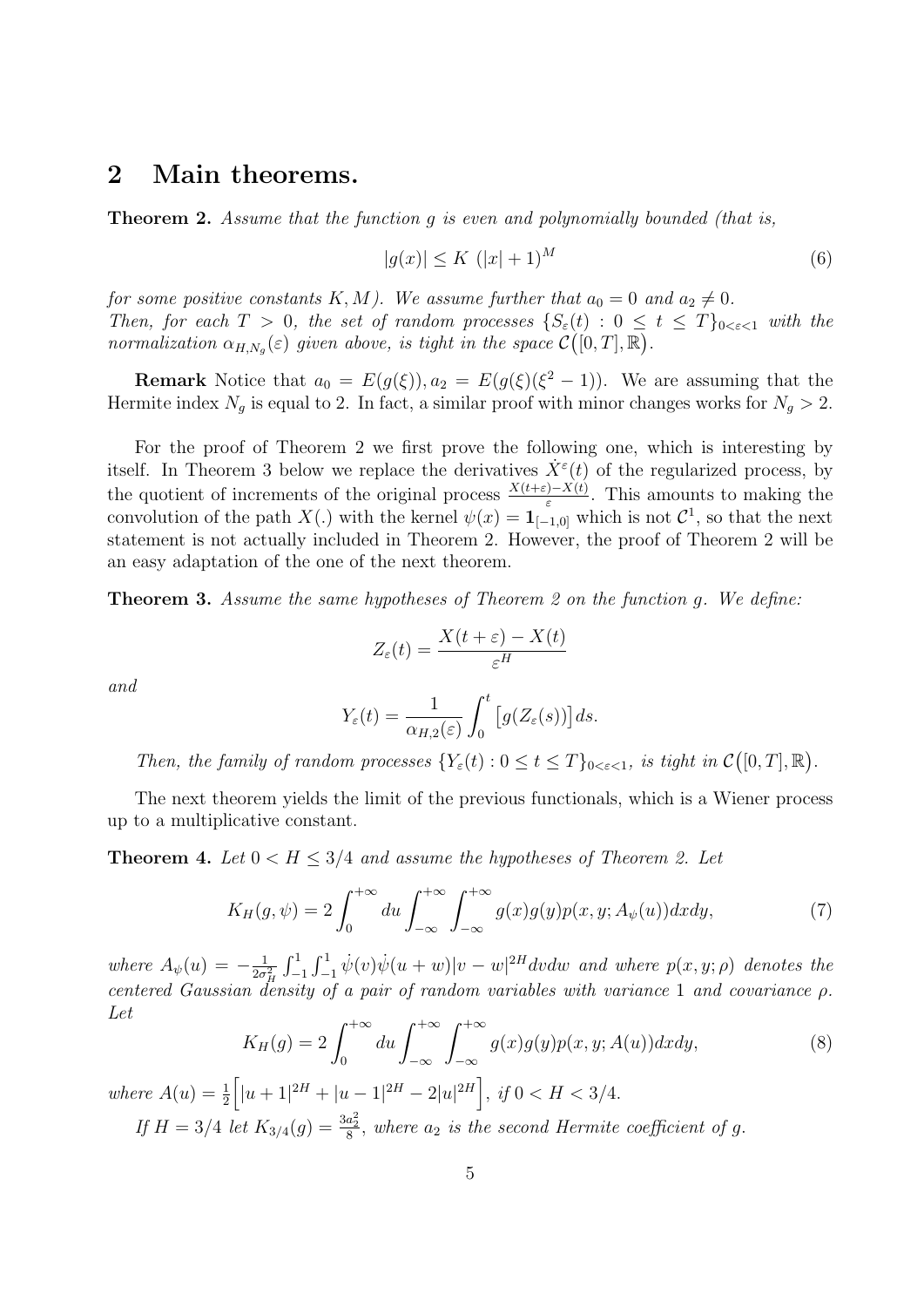Then,

(a) As  $\varepsilon \to 0$  the process

$$
\{S_{\varepsilon}(t):t\geq 0\}
$$

converges weakly in the space  $\mathcal{C}([0,+\infty),\mathbb{R})$  to

$$
\{\sqrt{K_H(g,\psi)}W(t):t\geq 0\},\
$$

where  $\{W(t): t \geq 0\}$  is a Wiener process.

(b) Similarly,  $\{Y_{\varepsilon}(t): t \geq 0\}$  converges weakly to

$$
\{\sqrt{K_H(g)}W(t) : t \ge 0\}.
$$
\n<sup>(9)</sup>

# 3 Proofs

The normalizing constants  $\alpha_{H,2}(\varepsilon)$  have been chosen in such a way that  $Var(Y_{\varepsilon}(t))$  has a nice limit behavior as  $\varepsilon \to 0$ . We start with this calculation, that will also be useful as a preparation to prove tightness.

Proposition 1. Let us assume that the function q satisfies the hypotheses of Theorem 2.

 $As \varepsilon \to 0$  we have:

- 1.  $0 < H < 3/4$ ,  $Var(Y_{\varepsilon}(t)) \rightarrow K_H(g)t$ . The constant  $K_H(g)$  is given by formula (8).
- 2. If  $H = 3/4$  then

$$
Var(Y_{\varepsilon}(t)) \to \frac{9a_2^2t}{64}.
$$

3.  $3/4 < H < 1$ 

$$
Var(Y_{\varepsilon}(t)) \to \frac{(2H - 1)H^2 a_2^2 t^{4H - 2}}{8H - 6}.
$$

Proof. We have:

$$
Var(Y_{\varepsilon}(t)) = \frac{1}{\alpha_{H,2}^2(\varepsilon)} \int_0^t \int_0^t E(\eta_1 \eta_2) \, dt_1 \, dt_2 \tag{10}
$$

where, for  $i = 1, 2$  (we will be using the same notation afterwards without further reference):

$$
\eta_i = g(Z_{\varepsilon}(t_i))
$$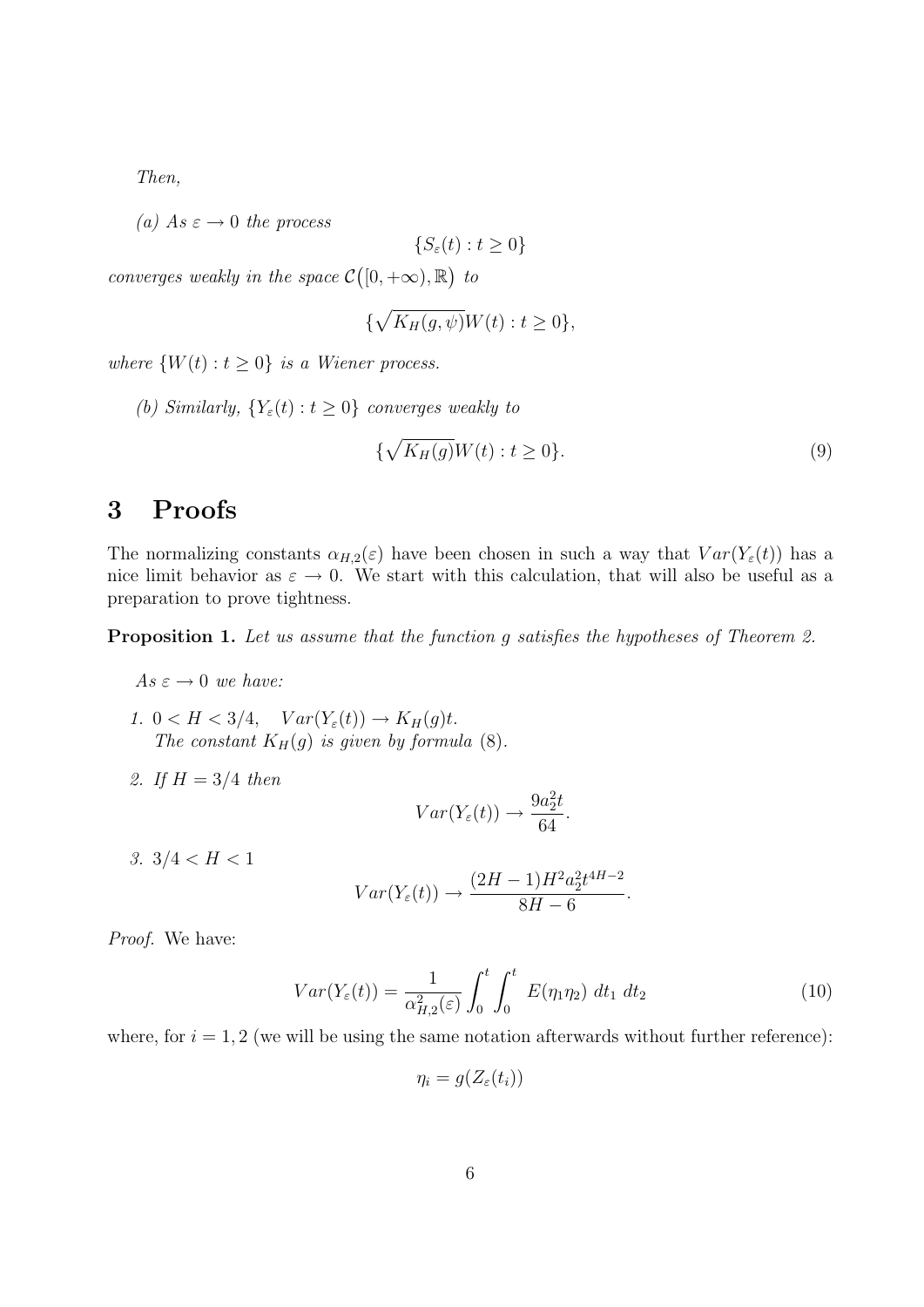Consider the integral in the right-hand side of (10):

$$
2\int\int_{\{0
$$

where

$$
g_{\varepsilon}(t_1, t_2) = \int_{-\infty}^{+\infty} \int_{-\infty}^{+\infty} g(x)g(y) \left[ p(x, y; \rho_{\varepsilon}(t_1, t_2)) - p(x, y; 0) \right] dx dy \tag{12}
$$

Let us recall that  $p(x, y; \rho)$  denotes the density of a Gaussian centered pair of random variables, with variance 1 and covariance  $\rho$  and let us denote by  $\rho_{\varepsilon}(t_1, t_2)$  the covariance of the pair  $(Z_{\varepsilon}(t_1), Z_{\varepsilon}(t_2))$ . An easy computation shows that

$$
E(Z_{\varepsilon}(s)Z_{\varepsilon}(t)) = A\Big(\frac{t-s}{\varepsilon}\Big), \tag{13}
$$

where

$$
A(u) = \frac{1}{2} \Big[ |u+1|^{2H} + |u-1|^{2H} - 2|u|^{2H} \Big]. \tag{14}
$$

Moreover one can check that for  $H \neq 1/2$ 

$$
A(u) \sim H(2H - 1)\frac{1}{u^{2(1-H)}}
$$
\n(15)

when  $u \to +\infty$ . For the expression in brackets in the integrand of (12), we use the identity (See [7]) :

$$
\frac{\partial p}{\partial \rho} = \frac{\partial^2 p}{\partial x \partial y}
$$

so that

$$
\frac{\partial p}{\partial \rho}(x, y; \rho) = G(x, y; \rho) p(x, y; \rho)
$$

where

$$
G(x, y; \rho) = \frac{(x - \rho y)(y - \rho x) + \rho(1 - \rho^2)}{(1 - \rho^2)^2}
$$
\n(16)

and differentiating once more:

$$
\frac{\partial^2 p}{\partial \rho^2} = p(G^2 + \frac{\partial G}{\partial \rho})
$$

Now, use a Taylor expansion for the bracket in (12), change variables  $t_1 \rightsquigarrow u = (t_2-t_1)/\varepsilon$ in the integral: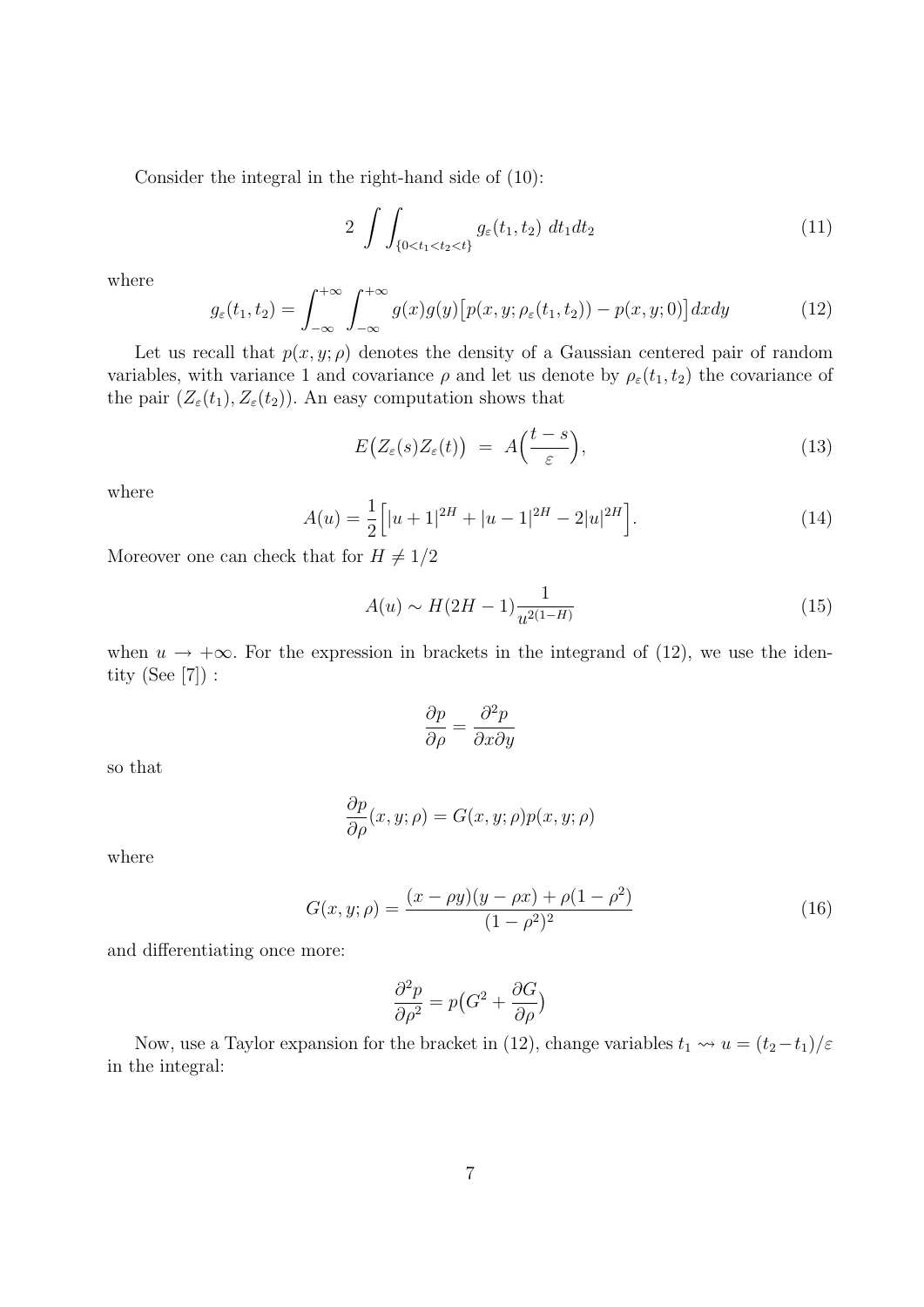$$
2 \int \int_{\{0 < t_1 < t_2 < t\}} dt_1 dt_2 \int_{-\infty}^{+\infty} \int_{-\infty}^{+\infty} g(x)g(y) \Big[ \int_0^{\rho_{\varepsilon}} (G^2 + \frac{\partial G}{\partial \rho}) p(\rho_{\varepsilon} - \rho) d\rho \Big] dx dy
$$
\n
$$
= 2\varepsilon \int_0^t dt_2 \int_0^{t_2/\varepsilon} du \int_{-\infty}^{+\infty} \int_{-\infty}^{+\infty} g(x)g(y) \Big[ \int_0^{A(u)} (G^2 + \frac{\partial G}{\partial \rho}) p[A(u) - \rho] d\rho \Big] dx dy \quad (17)
$$
\n
$$
= 2\varepsilon \int_0^t dt_2 \int_0^{t_2/\varepsilon} K(u) du
$$

where:

$$
K(u) = \int_{-\infty}^{+\infty} \int_{-\infty}^{+\infty} g(x)g(y)p(x, y; A(u))dxdy.
$$

Since the function g is polynomially bounded, it follows that  $|K(u)|$  is bounded by some constant  $K_0$ .

Let us consider the case  $0 < H < 3/4$ . To prove part 1. of Proposition 1 it suffices to show that

$$
\int_0^{+\infty} |K(u)| du < +\infty.
$$
 (18)

This will also imply that  $K_H(g)$  in the statement is finite.

Because of (15), one can choose  $u_0$  large enough so that  $u \ge u_0$  implies  $|A(u)| < 1/2$ . For  $|\rho| < 1/2$  one has a polynomial bound on

$$
g(x)g(y)\Big(G^2+\frac{\partial G}{\partial \rho}\Big)
$$

which does not depend on  $\rho$ . This implies that:

$$
\int_{-\infty}^{+\infty} \int_{-\infty}^{+\infty} \left| g(x)g(y) \left( G^2 + \frac{\partial G}{\partial \rho} \right) \right| p dx dy \le K_1,
$$

where  $K_1$  is some constant.

Summing up, we have:

$$
\int_0^{+\infty} |K(u)| \le 2K_0 u_0 + K_1 \int_{u_0}^{+\infty} A^2(u) du
$$

which is finite, due to the behavior of  $A^2(u)$  as  $u \to +\infty$  when  $0 < H < 3/4$ . This finishes the proof of part 1.

Let us now turn to the proof of parts 2. and 3. of the Proposition.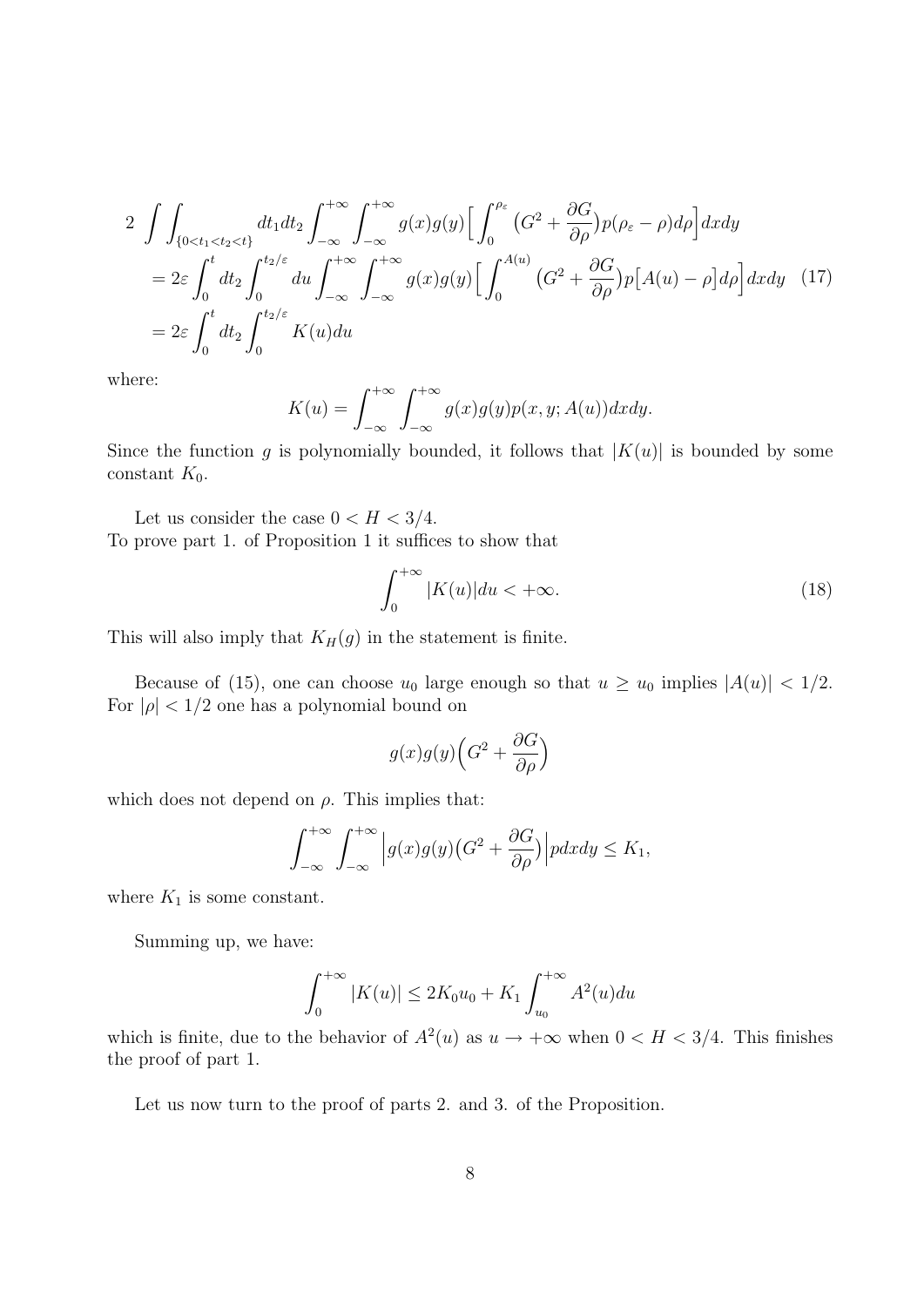First, we notice that as  $u \to +\infty$ , one can apply Lebesgue theorem to get the equivalent of the function  $K(u)$ :

$$
K(u) \sim \Big[ \int_{-\infty}^{+\infty} \int_{-\infty}^{+\infty} g(x)g(y) (x^2 y^2 - x^2 - y^2 + 1) p(x, y; 0) dx dy \Big] \frac{1}{2} A^2(u)
$$
  
=  $\frac{a_2^2 A^2(u)}{2}$ .

To finish, replace in the right-hand side of (17), use the equivalent of  $A(u)$  as  $u \to +\infty$ and the definition of the normalizing constants  $\alpha_{H,2}(\varepsilon)$  for  $H = 3/4$  and for  $3/4 < H < 1$ .

#### Remark

When  $3/4 < H < 1$ , the above already shows tightness. In fact the same computation applies to any interval [s, t] instead of [0, t] and one can choose  $L > 0$  large enough, so that if  $t − s ≥ L\varepsilon$ , one has:

$$
E\big([Y_{\varepsilon}(t) - Y_{\varepsilon}(s)]^2\big) \le (const)(t-s)^{4H-2}
$$

where here and in what follows, " $const$ " denotes a generic constant that may change from line to line.

If  $t - s < L\varepsilon$ , we have the simple bound

$$
E\big([Y_{\varepsilon}(t) - Y_{\varepsilon}(s)]^2\big) \le (const)\frac{(t-s)^2}{\varepsilon^{4(1-H)}} \le (const)(t-s)^{4H-2}
$$

Since  $4H - 2 > 1$  Kolmogorov's type criterium shows tightness (see for instance [4].

#### Proof of Theorem 3

For  $3/4 < H < 1$  this has already been proved.

Let  $0 < H < 3/4$ . Our aim is to obtain an inequality having the form:

$$
E\big([Y_{\varepsilon}(t) - Y_{\varepsilon}(s)]^4\big) \le (const) \ (t - s)^2 \tag{19}
$$

 $\Box$ 

for  $0 \leq s < t \leq T$ . On applying Kolmogorov's criterium, the result follows.

We have:

$$
E([Y_{\varepsilon}(t) - Y_{\varepsilon}(s)]^4) = \frac{4!}{\varepsilon^2} \int_{\{s < t_1 < t_2 < t_3 < t_4 < t\}} E(\eta_1 \eta_2 \eta_3 \eta_4) \, dt_1 dt_2 dt_3 dt_4. \tag{20}
$$

L denotes a large enough constant, that we will choose later on.

Notice that the integrand in the right-hand side of (20) is bounded. Hence, the contribution of the 4-tuples such that at least two different pairs of consecutive  $t_i$ 's differ less than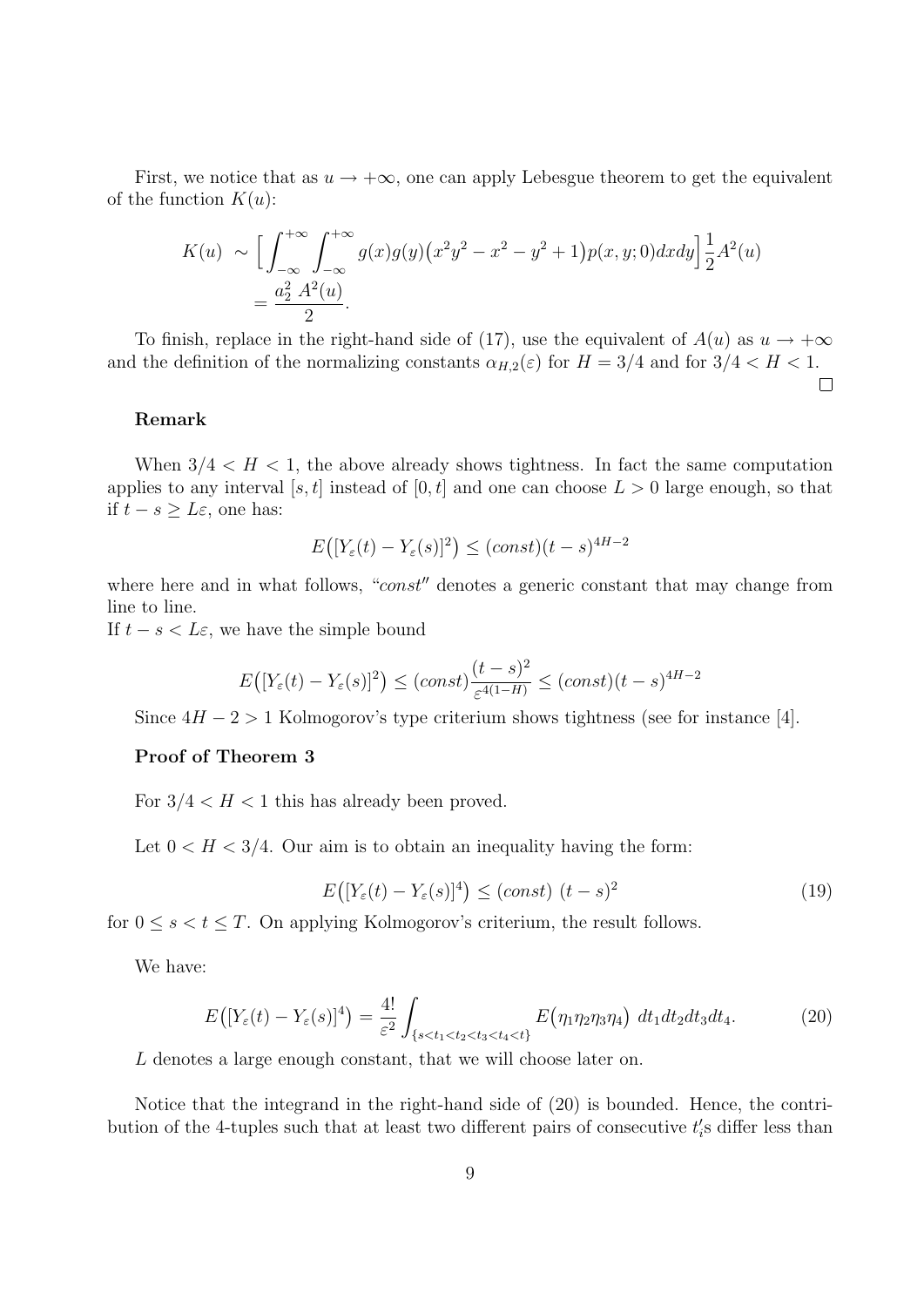Lε is bounded by  $(const) \varepsilon^2 (t-s)^2$ .

So, we need appropriate bounds for the parts of the integral corresponding to each one of the following subsets of the domain of integration:

Case A.  $t_i - t_{i-1} > L\varepsilon$  for  $i = 2, 3, 4$ 

**Case B** Exactly two consecutive  $t_i$ 's differ less than  $L\varepsilon$ .

We start with Case A.

Let us first prove the following lemma.

**Lemma 1.** Let  $(Y_1, Y_2, Y_3, Y_4)$  be a centered Gaussian vector with covariance matrix  $\Sigma$  =  $(\rho_{ij})_{1\leq i,j\leq 4}$ . Let g be a function of class  $C^{\infty}$  such that the polynomial bound (6) holds and such that the derivatives of g are polynomially bounded. Let us assume that  $\rho_{ii} = 1 \ \forall i = 1 \ to \ 4$ , and  $\rho = (\rho_{12}, \rho_{13}, ..., \rho_{34})$  be in some neighborhood of the origin of  $\mathbb{R}^6$ . Let  $\gamma_i = g(Y_i)$   $\forall i = 1$  to 4, then there exists a  $C^{\infty}$  function F defined on in some neighborhood of the origin of  $\mathbb{R}^6$  such that

$$
E(\gamma_1 \gamma_2 \gamma_3 \gamma_4) = F(\rho_{ij} : 1 \le i < j \le 4). \tag{21}
$$

Moreover the Taylor expansion of F around the origin is convergent to F for  $\|\rho\| \leq \delta$  for some positive  $\delta$  ( $\|\rho\|$  denotes here Euclidean norm in  $\mathbb{R}^6$ ).

### Proof of Lemma 1

It is easy to see that F is  $\mathcal{C}^{\infty}$  for  $\rho$  in some neighborhood of the origin of  $\mathbb{R}^{6}$ .

We denote  $p_{\Sigma}(x_1, x_2, x_3, x_4)$  the centered Gaussian density with covariance  $\Sigma$  and use (as above) the standard identity for  $i < j$ :

$$
\frac{\partial p_{\Sigma}}{\partial \rho_{ij}} = \frac{\partial^2 p_{\Sigma}}{\partial x_i \partial x_j}
$$

Then (integrate by parts to check the third equality):

$$
\frac{\partial F}{\partial \rho_{ij}} = \int_{-\infty}^{+\infty} \dots \int_{-\infty}^{+\infty} \left[ \prod_{h=1}^{4} g(x_h) \right] \frac{\partial p_{\Sigma}}{\partial \rho_{ij}} dx_1 dx_2 dx_3 dx_4 \n= \int_{-\infty}^{+\infty} \dots \int_{-\infty}^{+\infty} \left[ \prod_{h=1}^{4} g(x_h) \right] \frac{\partial^2 p_{\Sigma}}{\partial x_i \partial x_j} dx_1 dx_2 dx_3 dx_4 \n= \int_{-\infty}^{+\infty} \int_{-\infty}^{+\infty} \prod_{h \neq i,j} \left[ g(x_h) dx_h \right] \int_{-\infty}^{+\infty} \int_{-\infty}^{+\infty} g'(x_i) g'(x_j) p_{\Sigma}(x_1, x_2, x_3, x_4) dx_i dx_j \n= E\left(g'[Y_i]g'[Y_j]\right) \prod_{h \neq i,j} g(Y_h)\right)
$$
\n(22)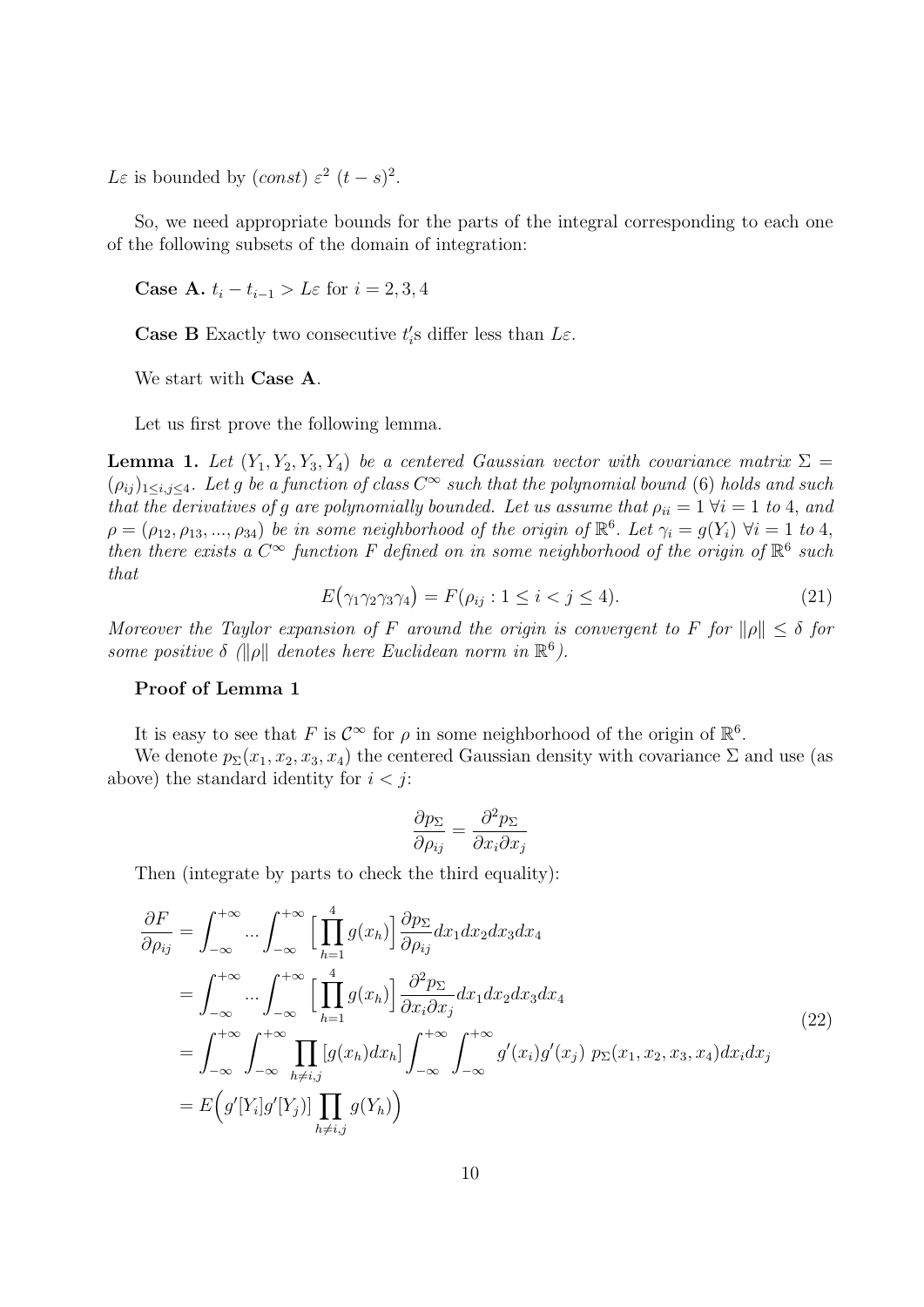where the centered Gaussian vector  $(Y_1, Y_2, Y_3, Y_4)$  has covariance  $\Sigma$ .

The same procedure can be used to compute the successive derivatives of  $F$ . We get:

$$
\frac{\partial^m F}{\partial \rho_{12}^{m_{12}} \partial \rho_{13}^{m_{13}} \dots \partial \rho_{34}^{m_{34}}} = E\Big(g^{(\nu_1)}(Y_1)g^{(\nu_2)}(Y_2)g^{(\nu_3)}(Y_3)g^{(\nu_4)}(Y_4)\Big) \tag{23}
$$

where

- $m_{12}, m_{13}, ..., m_{34}$  are respectively the order of differentiation with respect to the 6 variables  $\rho_{12},...,\rho_{34}$ , so that the total order of differentiation is  $m = m_{12} + ... + m_{34}$ .
- $Y_1, Y_2, Y_3, Y_4$  are as above. At the origin  $\rho = 0$  these random variables are i.i.d. standard normal.
- $\nu_i$  is the number of times that the  $x_i$  variable appears under the integral sign, after differentiation. Since  $x_i$  appears once each time one differentiates with respect to a variable  $\rho_{kl}$  such that either k or l coincide with i, it turns out that  $\nu_i$  is the sum of the  $m_{kl}$  such that either k or l coincide with i, that is:

$$
\nu_1 = m_{12} + m_{13} + m_{14}
$$
  
\n
$$
\nu_2 = m_{12} + m_{23} + m_{24}
$$
  
\n
$$
\nu_3 = m_{13} + m_{23} + m_{34}
$$
  
\n
$$
\nu_4 = m_{14} + m_{24} + m_{34}.
$$

Let us now turn to the convergence of the Taylor series of F. Consider the remainder:

$$
R_m(\rho) = \sum_{\sum m_{ij} = m} \frac{1}{m_{12}! m_{13}! \dots m_{34}!} \rho_{12}^{m_{12}} \rho_{13}^{m_{13}} \dots \rho_{34}^{m_{34}} \frac{\partial^m F}{\partial \rho_{12}^{m_{12}} \partial \rho_{13}^{m_{13}} \dots \partial \rho_{34}^{m_{34}}} (\theta \rho) \tag{24}
$$

with  $0 < \theta < 1$ . We want to prove that  $R_m(\rho) \to 0$  as  $m \to +\infty$ .

The number of terms in this sum is equal to  $\left( \begin{array}{c} m+5 \\ 5 \end{array} \right)$ 5  $\setminus$ .

So, it is enough to show that if  $\|\rho\|$  is small enough,

$$
\frac{1}{m_{12}!m_{13}!...m_{34}!} \Big| \frac{\partial^m F}{\partial \rho_{12}^{m_{12}} \partial \rho_{13}^{m_{13}} ... \partial \rho_{34}^{m_{34}}} (\theta \rho) \Big| \le L^m \tag{25}
$$

for some positive constant L. For this purpose, we need an appropriate upper-bound for the partial derivative in the left-hand side of (25). Let us prove the following Lemma.

**Lemma 2.** Let  $(Y_1, Y_2, Y_3, Y_4)$  be a centered Gaussian vector with covariance matrix  $\Sigma$  $(\rho_{ij})_{1\leq i,j\leq 4}$ . Let us assume that  $\rho_{ii} = 1 \; \forall i = 1 \; to \; 4$ , and that  $\rho = (\rho_{12}, \rho_{13}, \ldots, \rho_{34})$  be in some neighborhood N of the origin of  $\mathbb{R}^6$ . Let g be a function of class  $C^{\infty}$  such that

$$
|g(x)| \le K (|x| + 1)^M,
$$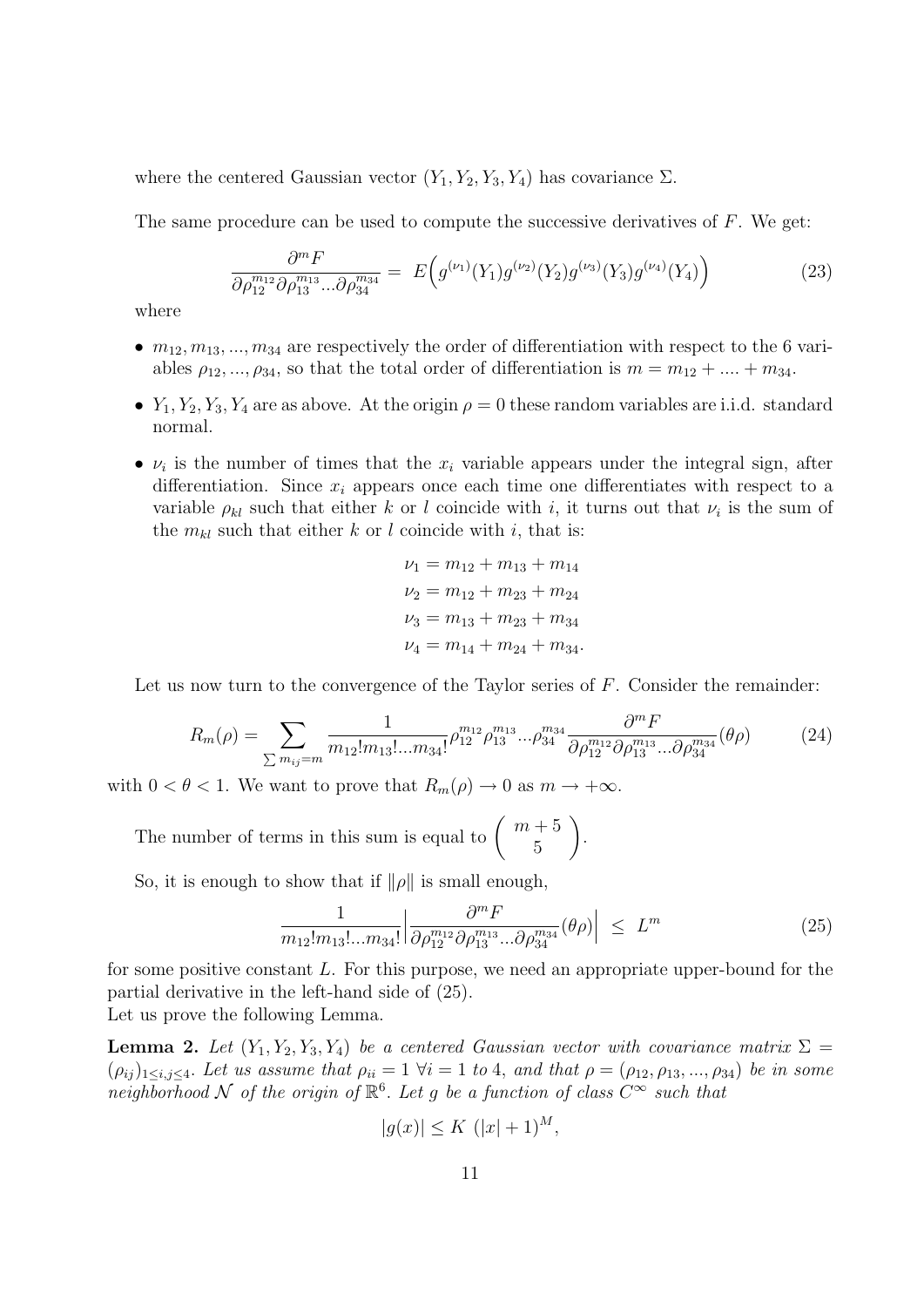and such that the derivatives of g are polynomially bounded. Then there exists a positive constant C depending only on N, K, M such that for all  $\nu_1$ ,  $\nu_2$ ,  $\nu_3$ ,  $\nu_4$  positive integers

$$
\left| E\Big(g^{(\nu_1)}(Y_1)g^{(\nu_2)}(Y_2)g^{(\nu_3)}(Y_3)g^{(\nu_4)}(Y_4)\Big) \right| \le C^{\nu} \nu^{\nu/2},\tag{26}
$$

where  $\nu = \nu_1 + \nu_2 + \nu_3 + \nu_4$ .

### Proof of Lemma 2

Let us suppose that N is small enough so that  $\det(\Sigma) > 1/2$ .

Write:

$$
E(g^{(\nu_1)}(Y_1)g^{(\nu_2)}(Y_2)g^{(\nu_3)}(Y_3)g^{(\nu_4)}(Y_4))
$$
  
= 
$$
\int_{\mathbb{R}^4} g^{(\nu_1)}(x_1)g^{(\nu_2)}(x_2)g^{(\nu_3)}(x_3)g^{(\nu_4)}(x_4)p_{\Sigma}(x_1,...,x_4)dx_1,...,x_4.
$$
 (27)

Integrating by parts successively in  $(27)$  - integrate the derivatives of g and differentiate  $p_{\Sigma}$  - we can rewrite the right-hand side of (27) as:

$$
\int_{\mathbb{R}^4} g(x_1)g(x_2)g(x_3)g(x_4) \frac{\partial^{\nu} p_{\Sigma}(x_1, ..., x_4)}{\partial^{\nu_1} x_1 \partial^{\nu_2} x_2 \partial^{\nu_3} x_3 \partial^{\nu_4} x_4} dx_1, ..., x_4.
$$
\n(28)

so that our problem is to obtain an upper-bound for the successive derivatives of the function of four variables

$$
Q(x) = \exp\left[-\frac{1}{2}x^T \Sigma^{-1} x\right], \quad x \in R^4.
$$

Let  $A = \Sigma^{-1/2} = ((a_{ij}))_{i,j=1,2,3,4}$  be a square root of  $\Sigma^{-1}$ , that is  $\Sigma^{-1} = A^T A$  and put  $y = Ax$ . We may assume that  $|a_{ij}| \le a$  for some positive constant a.

Let us compute the successive derivatives of  $Q(x)$  using the chain rule. The first derivatives are as follows:

$$
\frac{\partial Q}{\partial x_h} = -\Big[\sum_{1 \le i \le 4} a_{ih} y_i\Big] Q(x)
$$

$$
\frac{\partial^2 Q}{\partial x_h \partial x_{h'}} = \Big[-\sum_{1 \le i \le 4} a_{ih} a_{ih'} + \sum_{1 \le i, i' \le 4} a_{ih} a_{i'h'} y_i y_{i'}\Big] Q(x)
$$

$$
\frac{\partial^3 Q}{\partial x_h \partial x_{h'} \partial x''_h} = \Big[\sum_{1 \le i, i' \le 4} \Big(a_{ih} a_{i'h'} a_{i'h'} + a_{i'h} a_{ih'} a_{i'h'} + a_{i'h} a_{i'h'} a_{ih'} y_i y_{i'}\Big] Q(x)
$$

and so on.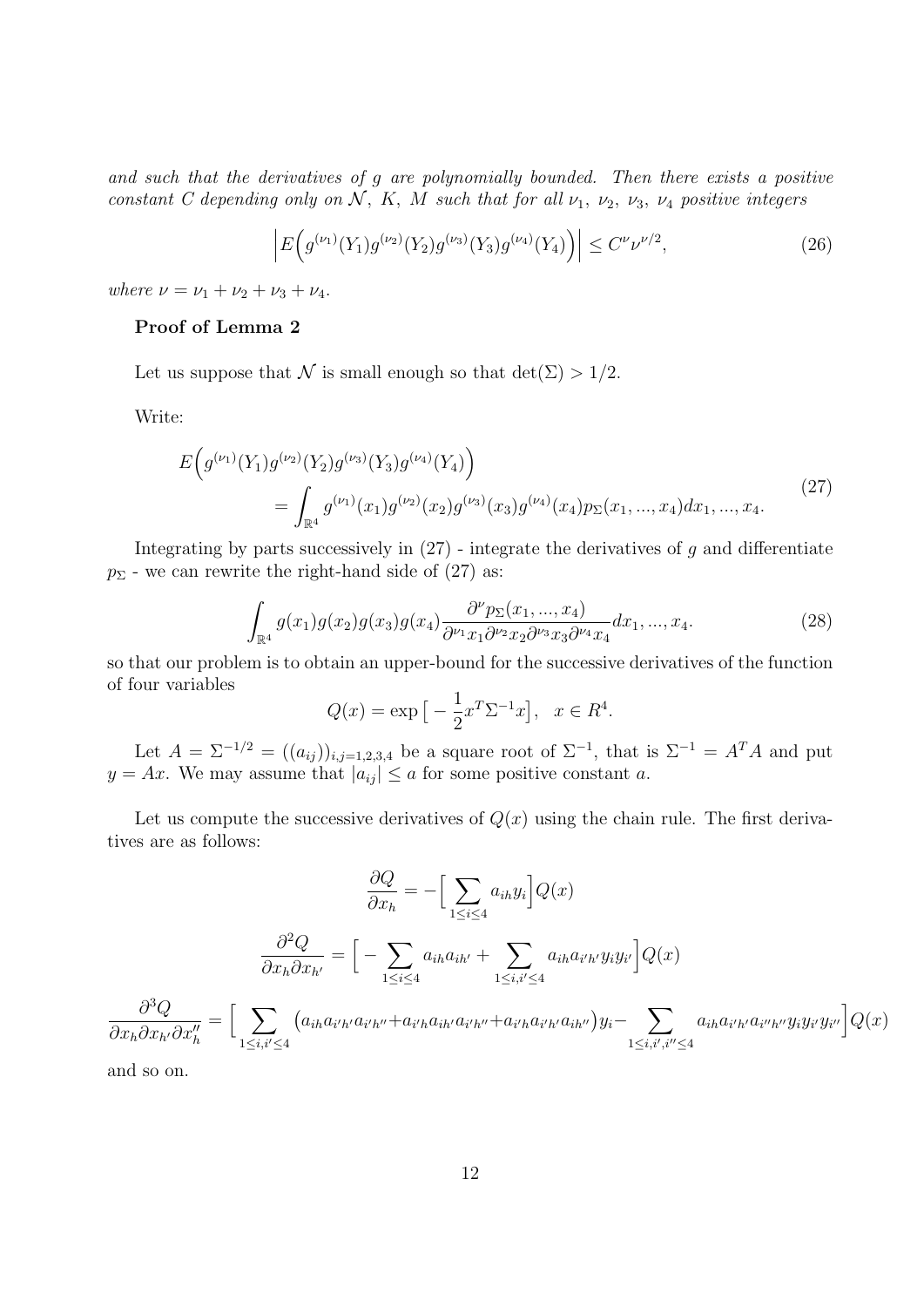Consider a derivative of order  $n$ , say

$$
\frac{\partial^n Q}{\partial x_1^{\alpha_1} \partial x_2^{\alpha_2} \partial x_3^{\alpha_3} \partial x_4^{\alpha_4}}
$$

with  $\alpha_1 + \alpha_2 + \alpha_3 + \alpha_4 = n$ . It has the form  $P_n(y)Q(x)$  where  $P_n(y)$  is a polynomial in the four variables  $y_1, y_2, y_3, y_4$  with the following properties:

- $P_n(y) = \sum_{0 \le k \le n, n-k \text{ even}} P_{n,k}(y)$ .
- Each  $P_{n,k}(y)$  is a homogeneous polynomial of degree k which can be written in the following way:
	- 1. If  $k = n$ ,

$$
P_{n,n}(y_1, ..., y_4) = (-1)^n \sum_{1 \le i_1, ..., i_n \le 4} a_{i_1 j_1} ... a_{i_n j_n} y_{i_1} ... y_{i_n}
$$
 (29)

where  $j_1, ..., j_n$  depend on the various orders of differentiation  $\alpha_1, ..., \alpha_4$ .

2. If  $0 < k < n$ ,

$$
P_{n,k}(y) = \sum \sum_{1 \le i_1, \dots, i_k \le 4} a_{i'_1 j_1} \dots a_{i'_n j_n} y_{i_1} \dots y_{i_k}
$$
 (30)

where  $j_1, ..., j_n$  depend again on  $\alpha_1, ..., \alpha_4$ .  $\sum^*$  denotes a sum with  $N_{n,k}$  terms.

3. If  $k = 0$ , one has:

$$
P_{n,0}(y) = \sum * a_{i_1 j_1} \dots a_{i_n j_n} \tag{31}
$$

where  $\sum^*$  has  $N_{n,0}$  terms.

(29) follows from the fact that  $P_{n,n}$  is obtained on multiplying  $P_{n-1,n-1}$  by the corresponding derivative of the exponent of  $Q$ , which is a linear function of  $y$  whose coefficients are entries of the matrix A.

 $P_{n,0}$  is obtained on differentiating once  $P_{n-1,1}$ . Each term of this polynomial generates one term in the derivative, so that in (31), the number of terms satisfies

$$
N_{n,0} = N_{n-1,1}
$$

for each even number  $n$ .

Let us look at formula (30). If  $0 < k < n+1$  and  $n+1-k$  is even, the homogeneous polynomial  $P_{n+1,k}$  is obtained as a sum of two parts: first, the one that comes from differentiating once  $P_{n,k+1}$ , which produces  $k+1$  terms, and second, the product of  $P_{n,k-1}$  times the derivative of the exponent of  $Q$ , which is a linear form in  $y$  with coefficients from the matrix A. This implies that: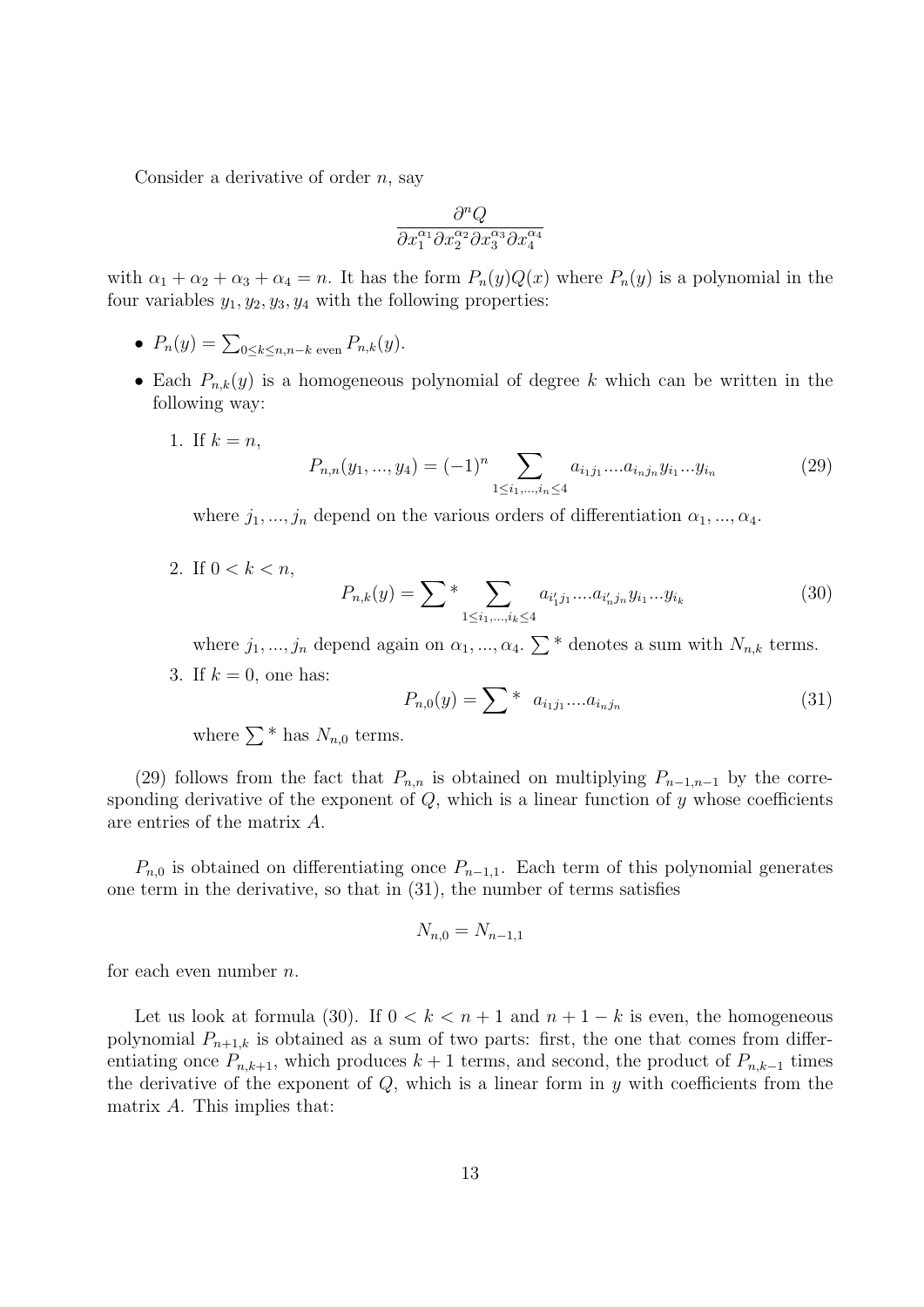$$
N_{n+1,k} = (k+1)N_{n,k+1} + N_{n,k-1}.
$$
\n(32)

From this it follows easily that:

$$
N_{n,k} = \frac{n!}{2^{\frac{n-k}{2}}((n-k)/2)!k!}
$$

for  $0 \leq k \leq n$ ,  $n - k$  even.

If we take A equal to the identity matrix and  $\alpha_1 = n$ , observe that

$$
P_n(x) = (-1)^n \overline{H}_n(x_1),
$$

where  $\bar{H}_n$  is the the probabilistic Hermite polynomial of degree n, i.e.

$$
\bar{H}_n(x) = (-1)^n e^{\frac{x^2}{2}} \frac{d^n}{dx^n} e^{-\frac{x^2}{2}}.
$$

(see [1], for example). Hence in this special instance  $P_{n,k}$  is the monomial of degree k in  $(-1)^n\overline{H}_n$ . By definitions (30) and (31)  $N_{n,k}$  is obtained by fixing  $y = (1,1,1,1)$ , so this is exactly the absolute value of the coefficient of the term of degree  $k$  of the probabilistic Hermite polynomial of degree  $n$ .

So, we obtain the bound:

$$
\left| \frac{\partial^{\nu} Q(x_1, ..., x_4)}{\partial^{\nu_1} x_1 \partial^{\nu_2} x_2 \partial^{\nu_3} x_3 \partial^{\nu_4} x_4} \right| \leq (const) a^{\nu} \Big[ \sum_{k=0, \nu-k \text{ even}}^{\nu} \frac{\nu!}{2^{\frac{\nu-k}{2}} \frac{\nu-k}{2}! k!} \left( \sum_{i=1}^4 |y_i| \right)^k \Big] Q(x)
$$
  

$$
\leq b^{\nu} \Big[ \sum_{k=0, \nu-k \text{ even}}^{\nu} \frac{\nu!}{2^{\frac{\nu-k}{2}} \frac{\nu-k}{2}! k!} \|y\|^k \Big] Q(x)
$$

where b is some new positive constant.

Let us use this inequality to get an upper-bound for the left-hand side of (27). Performing the change of variables  $y = Ax$  in the integral (28), and using the polynomial bound (6) on the function  $q$  we can see that:

$$
\left| E\Big(g^{(\nu_1)}(Y_1)g^{(\nu_2)}(Y_2)g^{(\nu_3)}(Y_3)g^{(\nu_4)}(Y_4)\Big) \right| \le b_1^{\nu} \sum_{k=0, \ \nu-k \text{ even}}^{\nu} \frac{\nu!}{2^{\frac{\nu-k}{2}} \frac{\nu-k}{2}!k!} E\big(\|\xi_4\|^{k+4M}\big) \tag{33}
$$

where  $\xi_4$  is standard normal in  $R^4$ . Replacing the expectation by its value, we get for the right-hand side of (33) the bound

$$
b_2^{\nu}\sum_{k=0,\ \nu-k\ \textrm{even}}^{\nu}\frac{\nu!\Gamma(\frac{k}{2})}{\frac{\nu-k}{2}!k!}
$$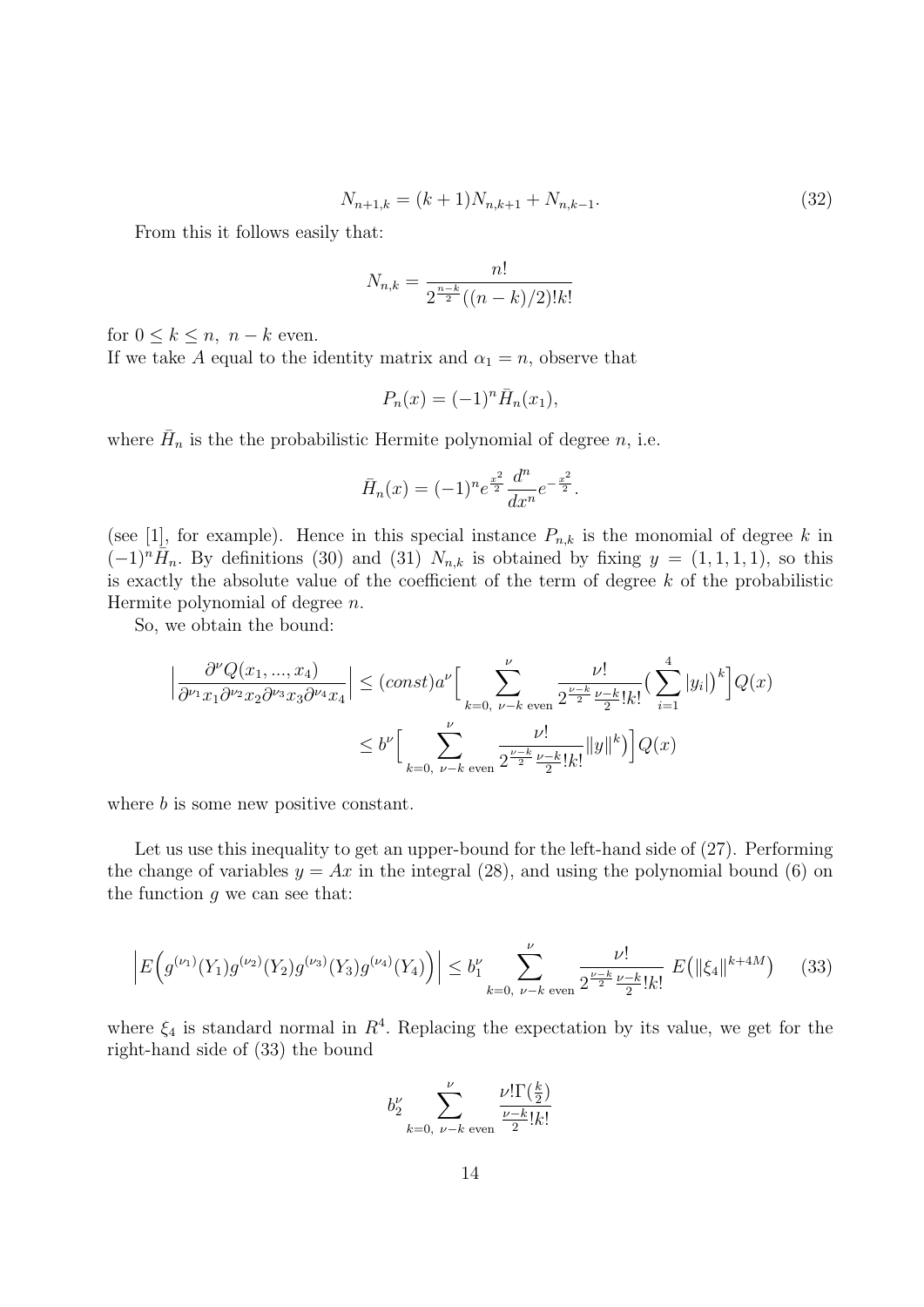where  $b_2$  is a new constant (depending on M). Using Stirling's formula and an elementary maximization, we obtain the bound

$$
\left| E\Big(g^{(\nu_1)}(Y_1)g^{(\nu_2)}(Y_2)g^{(\nu_3)}(Y_3)g^{(\nu_4)}(Y_4)\Big) \right| \leq b_3^{\nu} \nu^{\nu/2},
$$

where  $b_3$  is a new constant.

Hence (26) and Lemma 2 are proved.

We are now ready to prove (25). We want to show that the logarithm of the left-hand side is  $O(m)$ . On applying again Stirling's formula, we obtain:

$$
\log \left\{ \frac{1}{m_{12}! m_{13}! \dots m_{34}!} \Big| \frac{\partial^m F}{\partial \rho_{12}^{m_{12}} \partial \rho_{13}^{m_{13}} \dots \partial \rho_{34}^{m_{34}}} (\theta \rho) \Big| \right\}
$$
  
\n
$$
\leq m \log m - \sum_{1 \leq i < j \leq 4, m_{ij} \geq 1} m_{ij} \log m_{ij} + O(m)
$$
  
\n
$$
\leq \sum_{1 \leq i < j \leq 4, m_{ij} \geq 1} m_{ij} \Big[ \log m - \log m_{ij} \Big] + O(m)
$$
  
\n
$$
\leq \sum_{1 \leq i < j \leq 4, m_{ij} \geq 1} \Big[ m - m_{ij} \Big] + O(m) = O(m)
$$

where the last inequality above follows from the elementary inequality  $\log(x+y)-\log(x) \leq \frac{y}{x}$  $\frac{y}{x}$ , valid for  $x, y > 0$ .

So, we can conclude that the function F can be expressed in a neighborhood of  $\rho = 0$  in terms of its Taylor series, with the obvious advantage that the coefficients are given by the expectation of a product of independent random variables.

Let us recall (20) :

$$
E\big([Y_{\varepsilon}(t)-Y_{\varepsilon}(s)]^4\big)=\frac{4!}{\varepsilon^2}\int_{\{s
$$

Let us apply Lemma 1 and consider  $E(\eta_1 \eta_2 \eta_3 \eta_4)$  as a function of the covariance matrix  $\Sigma = (\rho_{ij})_{1 \leq i,j \leq 4}$ , where:

$$
\rho_{ij} = E(Z_{\varepsilon}(t_i)Z_{\varepsilon}(t_j))
$$

We know that

- $\rho_{ii} = 1$
- for  $i < j$ , one has  $\rho_{ij} = A(\frac{t_j t_i}{\varepsilon})$  $\frac{-\tau_i}{\varepsilon}).$

In Case  $A$ , when we choose  $L$  large enough, i.e. if the crossed-covariances are small enough,  $\rho$  is in a neighborhood of the origin, and Lemma 1 can be applied.

Let us look at formula (23) when  $\rho = 0$ :

$$
\frac{\partial^m F}{\partial \rho_{12}^{m_{12}} \partial \rho_{13}^{m_{13}}...\partial \rho_{34}^{m_{34}}}(0) = \prod_{i=1}^{i=4} E\Big(g^{(\nu_i)}(\xi)\Big)
$$
(34)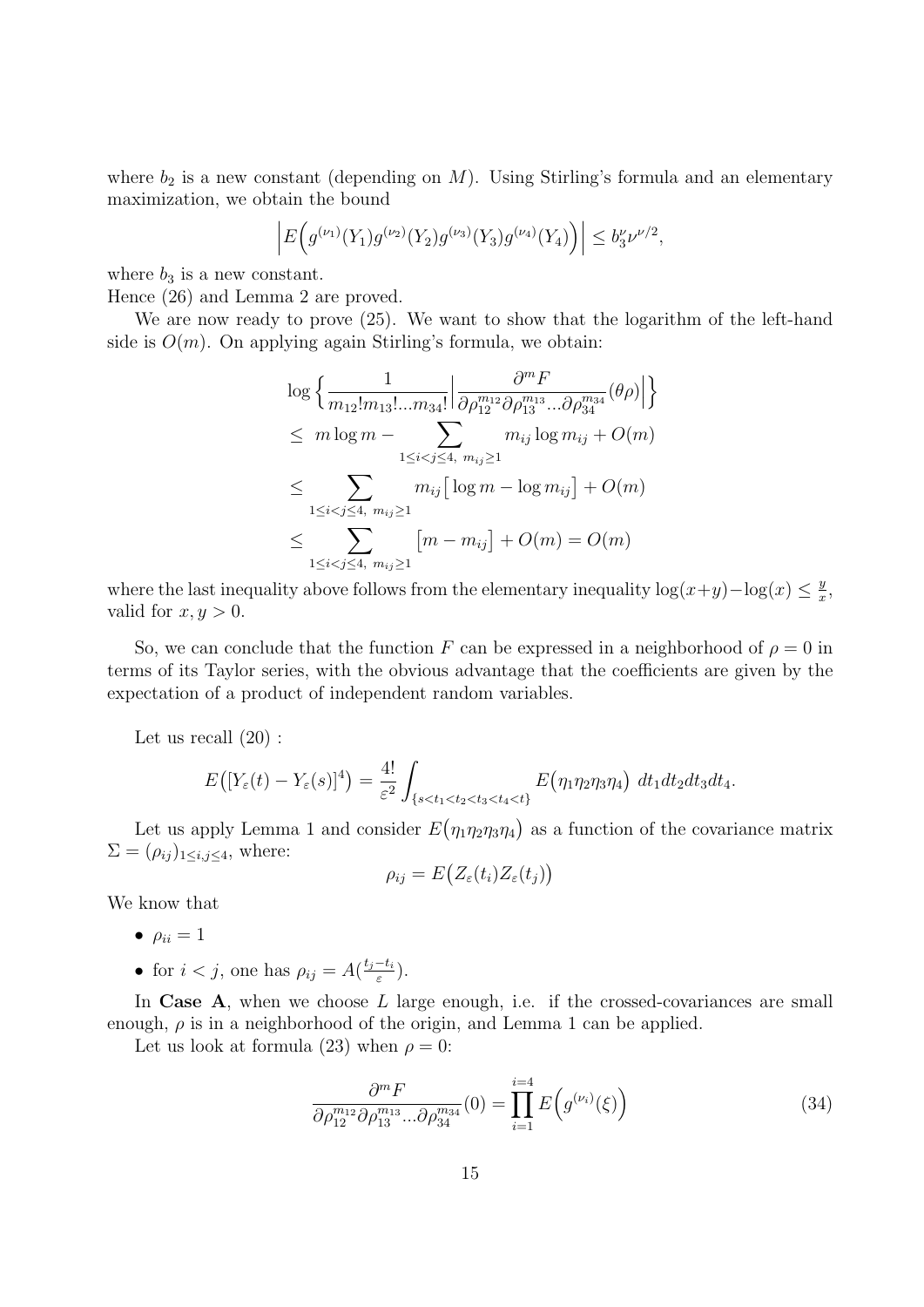- If some of the  $\nu_i$ 's is equal to 0, then the derivative in (34) is equal to 0.
- If some of the integers  $\nu_i$ 's is odd, then the derivative in (34) is equal to 0, since g is an even function.

So, in the Taylor expansion of the function  $F$ , only terms with even non-zero  $\nu_i$ 's are to be taken into account.

- We have 3 cases of possible non-vanishing coefficients in the Taylor expansion:
	- 1. At least two  $m_{kl}$  are greater or equal than 2.
	- 2. All the  $m_{kl}$  are 0 or 1.

3. Only one  $m_{kl}$  is greater or equal than 2 and the remaining ones smaller or equal than 1.

1. Consider the terms which are or type 1., such as, for example,

$$
m_{13} \ge 2, m_{24} \ge 2 \tag{35}
$$

Then, in each of the corresponding terms of the Taylor expansion, there appears the derivative of F at zero (computed by  $(34)$ ), divided by a product of factorials, times the corresponding product of powers  $\rho_{12}^{m_{12}} \dots \rho_{34}^{m_{34}}$ .

Group all the terms in the series having the property (35) and consider their sum. It appears clearly, that it is bounded by  $(const)\rho_{13}^2\rho_{24}^2$ . Using that the function  $A(x)$  is monotone decreasing for  $x > 1$ , the sum of these terms can be bounded by:

$$
(const) A^2 \left(\frac{t_2 - t_1}{\varepsilon}\right) A^2 \left(\frac{t_4 - t_3}{\varepsilon}\right)
$$

Now, let us consider the part of the integral in (20) containing this terms and satisfying the condition  $t_i - t_{i-1} > L\varepsilon$  for  $i = 2, 3, 4$  (recall we are considering this part of the integral). It is bounded above by

$$
(const) \int_{s}^{t-3L\varepsilon} dt_1 \int_{(t_1+L\varepsilon)\wedge t}^{t-2L\varepsilon} dt_2 \int_{(t_2+L\varepsilon)\wedge t}^{t-L\varepsilon} dt_3 \int_{(t_3+L\varepsilon)\wedge t}^{t} A^2((t_2-t_1)/\varepsilon) A^2((t_4-t_3)/\varepsilon) dt_4
$$
  

$$
\le (const)\varepsilon^2 (t-s)^2 \int_{L}^{+\infty} A^2(x) dx \int_{L}^{+\infty} A^2(y) dy
$$

where the last inequality follows making the change of variables  $x = \frac{t_2 - t_1}{\epsilon}$  $\frac{-t_1}{\varepsilon}, y = \frac{t_4-t_3}{\varepsilon}$  $\frac{-t_3}{\varepsilon}$ .

The asymptotic (15) plus the fact that  $0 < H < 3/4$ , so that  $4(1-H) > 1$ , imply that  $\int_{L}^{+\infty} A^2(x)dx$  is finite, so that the part of the integral corresponding to the sum of the terms satisfying (35) is bounded by: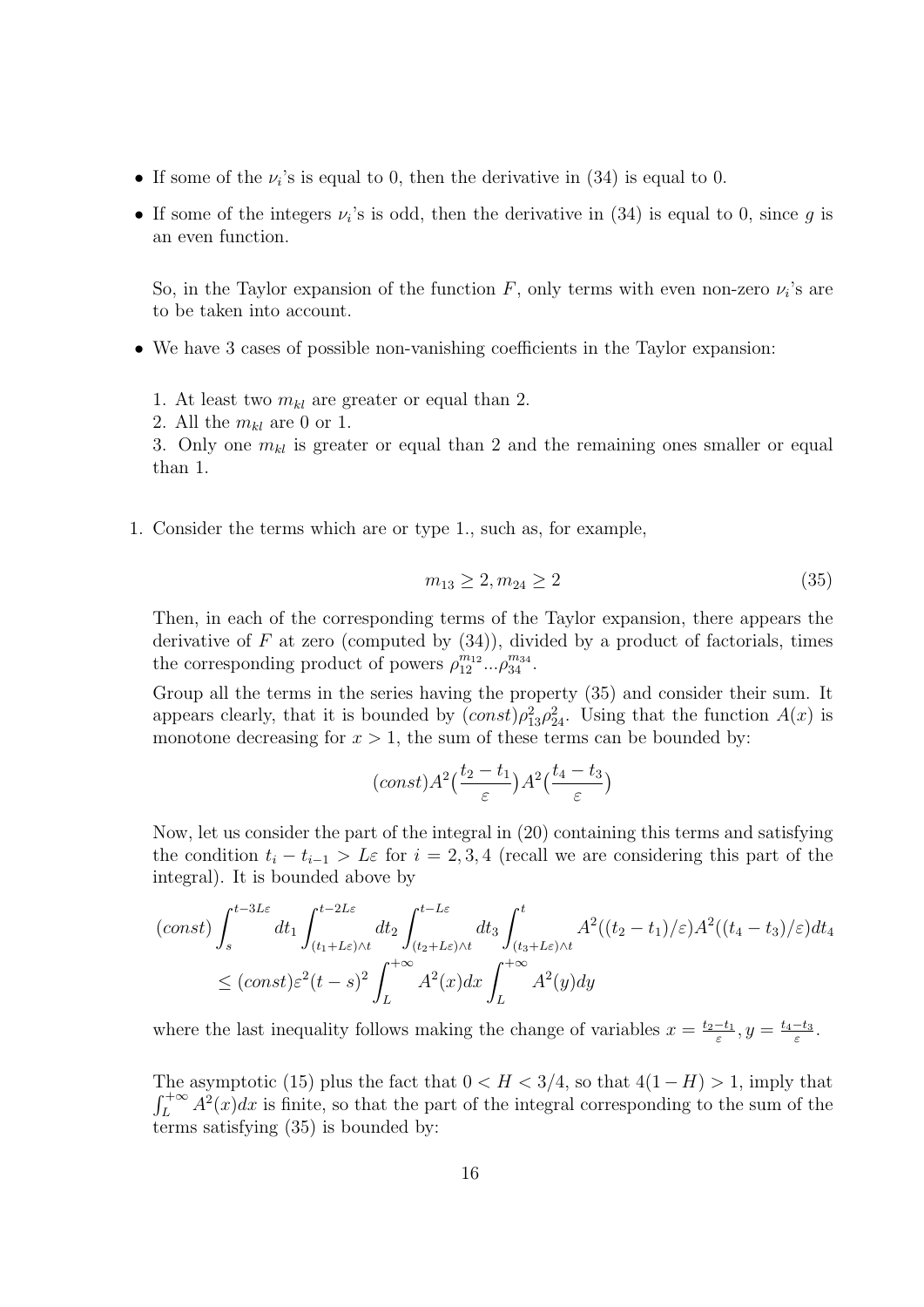$$
(const)\varepsilon^2(t-s)^2\tag{36}
$$

One can now easily see that if instead of  $(35)$ , some other pair of  $m_{kl}$ 's are greater or equal than 2, the same computation works, in the sense that the sum of the corresponding terms of the series can be bounded by an expression having the form:

$$
(const) A^2 \left(\frac{t_{\alpha} - t_{\alpha - 1}}{\varepsilon}\right) A^2 \left(\frac{t_{\beta} - t_{\beta - 1}}{\varepsilon}\right)
$$

where  $\alpha \leq \beta - 1$ . Proceeding in a similar way, we get a bound with the same form for the integral of the sum of the corresponding terms in the series.

2. Let us consider now the sums of the terms having the form 2. Check that there are only three ways in which all the  $\nu_h$ 's are even and non-zero, i.e. equal to 2. They are the following:

a) 
$$
m_{12} = m_{34} = 0, m_{13} = m_{14} = m_{23} = m_{24} = 1,
$$
  
\nb)  $m_{13} = m_{24} = 0, m_{12} = m_{14} = m_{23} = m_{34} = 1,$   
\nc)  $m_{14} = m_{23} = 0, m_{12} = m_{13} = m_{24} = m_{34} = 1.$ 

For the term satisfying  $a$ ) we have the bound

$$
(const) A^2 \left(\frac{t_2 - t_1}{\varepsilon}\right) A^2 \left(\frac{t_3 - t_2}{\varepsilon}\right)
$$

and for the one satisfying  $c$ :

$$
(const) A^2 \left(\frac{t_2 - t_1}{\varepsilon}\right) A^2 \left(\frac{t_4 - t_3}{\varepsilon}\right)
$$

Then, one can proceed further as in case 1.

For the sum of the terms satisfying b), one needs a slight change to obtain the bound:

$$
(const) A\left(\frac{t_2-t_1}{\varepsilon}\right) A\left(\frac{t_3-t_2}{\varepsilon}\right) A^2\left(\frac{t_4-t_3}{\varepsilon}\right)
$$

and after integration one finds the bound (36) again.

3. For the sum of the terms having the form 3. the procedure is similar. One has again to enumerate the cases and obtains the same bound (36).

Let us now turn to Case B. We will show that the bound (36) also holds true for the part of the 4-dimensional integral such that exactly 1 consecutive pair of  $t_i$ 's differs less than Lε, while the remaining ones differ more that Lε. Of course, the computation for the case when all consecutive pairs differ more than  $L\varepsilon$  does not apply here, since there will be a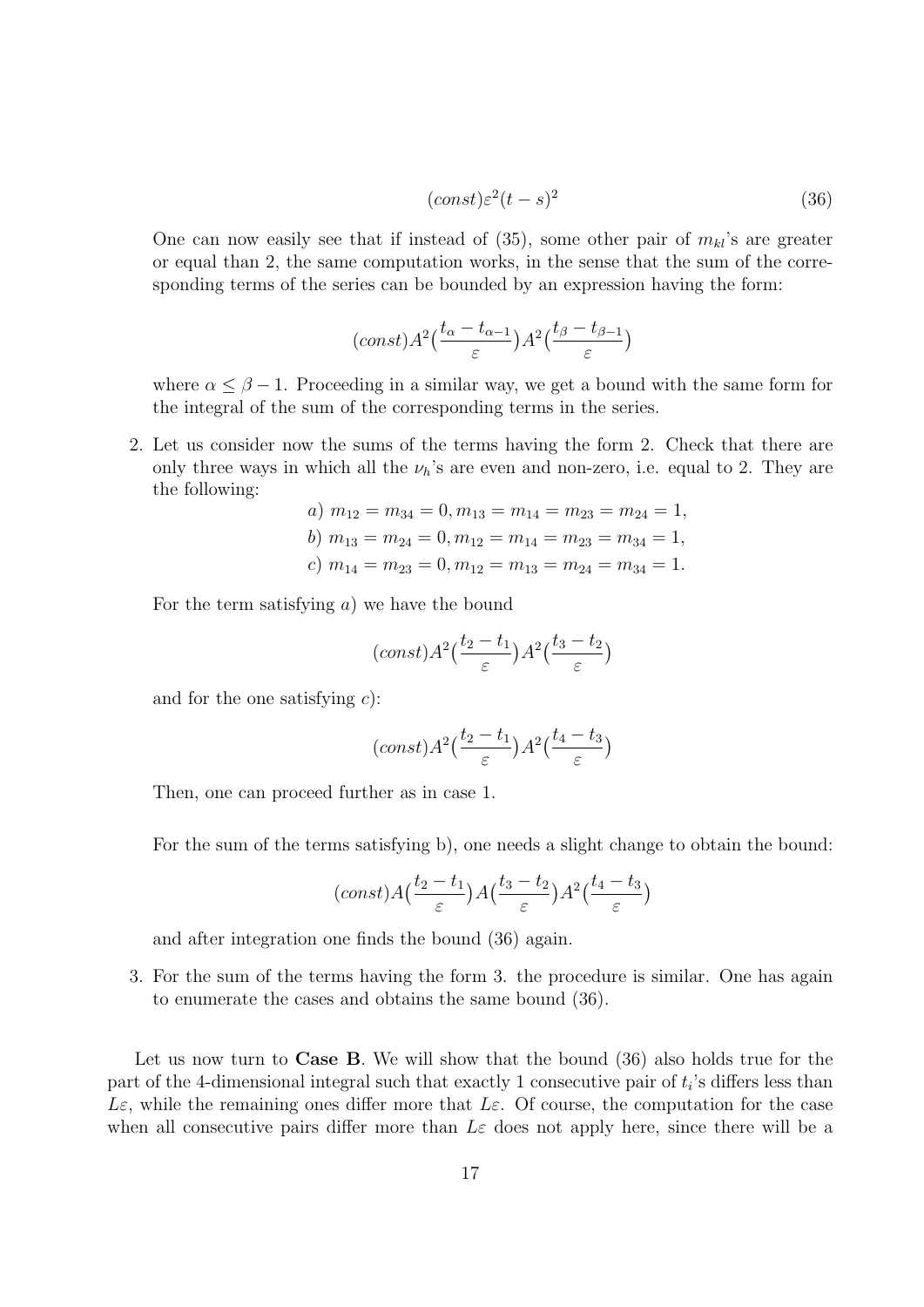covariance which is near to the value 1 (the one corresponding to neighboring points), so that the matrix  $\Sigma$  becomes nearly singular.

We have three cases, according to which is the pair of consecutive  $t_i$ 's which differ less than  $L\varepsilon$ .

Let us assume first that  $t_4 - t_3 < L\varepsilon$  and  $t_3 - t_2 \geq L\varepsilon$ ,  $t_2 - t_1 \geq L\varepsilon$ . We perform the Gaussian regression of the pair  $(Z_{\varepsilon}(t_3), Z_{\varepsilon}(t_4))$  on the pair  $(Z_{\varepsilon}(t_1), Z_{\varepsilon}(t_2))$ . This gives:

$$
Z_{\varepsilon}(t_3) = \zeta_3 + \lambda_{13} Z_{\varepsilon}(t_1) + \lambda_{23} Z_{\varepsilon}(t_2)
$$
  
\n
$$
Z_{\varepsilon}(t_4) = \zeta_4 + \lambda_{14} Z_{\varepsilon}(t_1) + \lambda_{24} Z_{\varepsilon}(t_2)
$$
\n(37)

where:

- $(\zeta_3, \zeta_4)$  is independent from  $(Z_\varepsilon(t_1), Z_\varepsilon(t_2)).$
- Choosing L large enough,  $Var(\zeta_3)$  and  $Var(\zeta_4)$  belong to a small neighborhood of 1 and for  $k = 1, 2; l = 3, 4$ :

$$
|\lambda_{kl}| \le (const) A\left(\frac{t_3 - t_2}{\varepsilon}\right)
$$

and for  $l = 3, 4$ :

$$
1 - (const)A^2\left(\frac{t_3 - t_2}{\varepsilon}\right) \leq Var(\zeta_l) \leq 1.
$$

We get

 $E(\eta_1\eta_2\eta_3\eta_4)$ 

$$
= E\Big(\eta_1\eta_2\big[\bar{g}(\zeta_3) + \bar{g}'(\zeta_3)[\lambda_{13}Z_{\varepsilon}(t_1) + \lambda_{23}Z_{\varepsilon}(t_2)] + R_3\big] [\bar{g}(\zeta_4) + \bar{g}'(\zeta_4)[\lambda_{14}Z_{\varepsilon}(t_1) + \lambda_{24}Z_{\varepsilon}(t_2)] + R_4] \Big) \quad (38)
$$

where the remainders satisfy bounds of the form:

$$
|R_3| \le (const)A^2 \left(\frac{t_3 - t_2}{\varepsilon}\right) V_3
$$
  

$$
|R_4| \le (const)A^2 \left(\frac{t_3 - t_2}{\varepsilon}\right) V_4,
$$

 $V_3$  and  $V_4$  having bounded moments of all orders.

Now we get bounds for the various terms in (38):

• Using independence and the bound we obtained when computing order 2 moments:

$$
\left|E\Big(\eta_1\eta_2\bar{g}(\zeta_3)\bar{g}(\zeta_4)\Big)\right|\leq (const)E\Big(\eta_1\eta_2\Big)\leq (const)A^2\big(\frac{t_2-t_1}{\varepsilon}\big)
$$

Replacing into the 4-dimensional integral and on account of  $t_4 - t_3 < L\varepsilon$ , we get for this part the bound  $(const)\varepsilon^2(t-s)^2$ .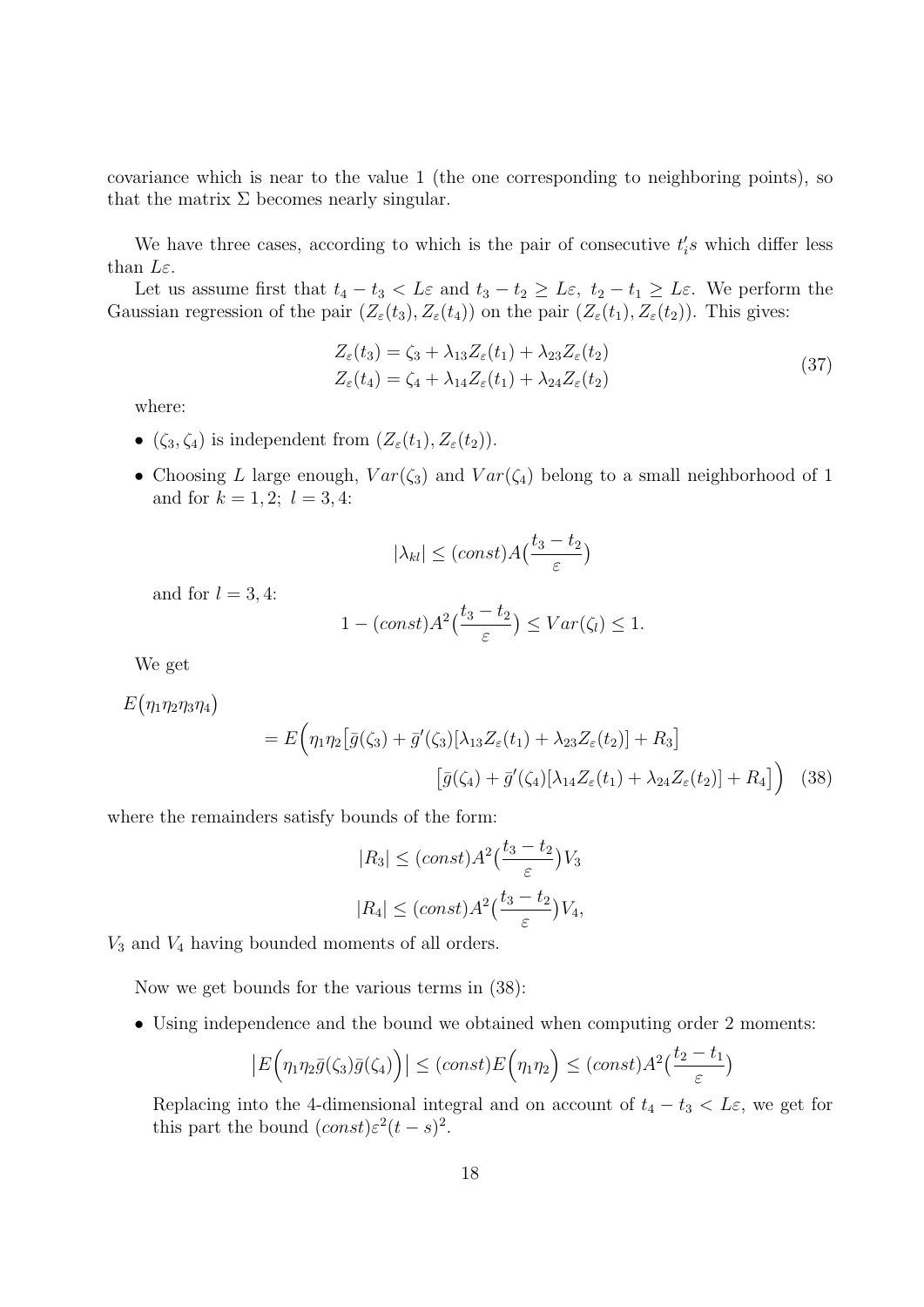• Next

$$
E\Big(\eta_1\eta_2\bar{g}(\zeta_3)\bar{g}'(\zeta_4)[\lambda_{14}Z_{\varepsilon}(t_1)+\lambda_{24}Z_{\varepsilon}(t_2)]\Big)\\=E(\bar{g}(\zeta_3)\bar{g}'(\zeta_4))\big[\lambda_{14}E(\eta_1\eta_2Z_{\varepsilon}(t_1))+\lambda_{24}E(\eta_1\eta_2Z_{\varepsilon}(t_2))\big].
$$

Let us look at the first term inside the brackets at the right-hand side of the last equality. To obtain a bound for

$$
E(\eta_1\eta_2Z_{\varepsilon}(t_1))
$$

we proceed in the same form as we did for  $E(\eta_1\eta_2)$  with the slight change that we have to replace in our formulas  $q(x)$  by  $xq(x)$ . We obtain the bound:

$$
\left|E(\eta_1 \eta_2 Z_{\varepsilon}(t_1))\right| \leq (const)A^2\left(\frac{t_2 - t_1}{\varepsilon}\right)
$$

The second term is similar.

Again, replacing in the 4-dimensional integral one obtains the same type of bound.

• The remaining terms can be treated in the same way (easier).

In case it is the pair  $t_1, t_2$  which is the one that satisfies  $t_2 - t_1 < L\varepsilon$ , the above computation is exactly the same, mutatis mutandis. If it is  $t_2, t_3$ , there some slight differences, but everything is similar.

To finish the proof for  $0 < H < 3/4$ , we still have to remove the added hypothesis that the function g is  $C^{\infty}$  and its derivatives are polynomially bounded. If this does not hold, one can replace g by the convolution  $g * \gamma$  where  $\gamma$  is a non-negative function of class  $C^{\infty}$ with total mass equal to 1, and support contained in  $[-1, 1]$ . One can apply the previous computations to the function  $g * \gamma$ , the only minor change being that instead of condition (6) we have the inequality  $|(q * \gamma)(x)| \leq K (|x| + 2)^M$ . A careful analysis shows that the bounds we have found are uniform on  $\gamma$ , and only depend on the constants K, M, H. Hence, this allows to pass to the limit as  $\gamma$  approaches the Dirac measure, thus finishing the proof of Theorem 3 when  $0 < H < 3/4$ .

It only remains to prove the statement for  $H = 3/4$ . We are not going to perform the detailed computations, which are essentially the same as before. One gets the bound

$$
E\left(\left(Y_{\varepsilon}(t) - Y_{\varepsilon}(s)\right)^{4}\right) \leq (const)(t-s)^{2}|\ln|t-s||
$$

which suffices to prove tightness with Kolmogorov's criterium.

Proof of Theorem 2.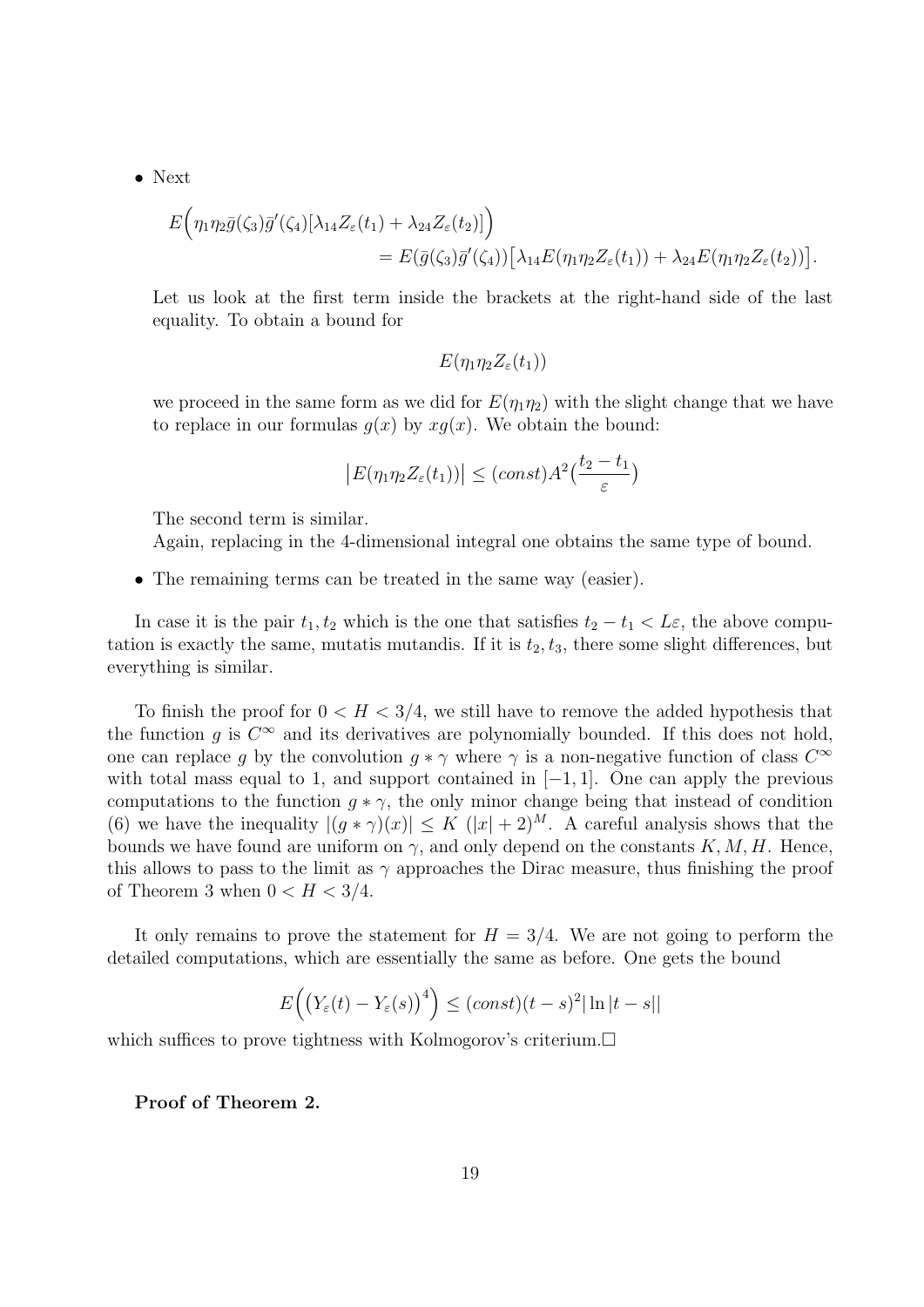The proof follows exactly the one of Theorem 3, excepting for the fact that we must provide an upper-bound for the covariance  $E(\zeta_{\varepsilon}(s)\zeta_{\varepsilon}(t))$  instead of the expansion of the function  $E(Z_{\varepsilon}(s)Z_{\varepsilon}(t)) = A((t-s)/\varepsilon)$  that we used repeatedly in the proof of Theorem 3. Let us outline the changes. For  $0 < H \leq 3/4$ 

$$
Var(S_{\varepsilon}(t)) = \frac{1}{\alpha_{H,2}^2(\varepsilon)} \int_0^t \int_0^t E(\eta_1 \eta_2) dt_1 dt_2
$$

where  $\eta_i = g(\zeta_{\varepsilon}(t_i))$ . If we denote by  $\rho_{\varepsilon}(t_1, t_2) = E(\zeta_{\varepsilon}(t_1)\zeta_{\varepsilon}(t_2))$ , then (12) can still be written

$$
g_{\varepsilon}(t_1, t_2) = \int_{-\infty}^{+\infty} \int_{-\infty}^{+\infty} g(x)g(y) \left[ p(x, y; \rho_{\varepsilon}(t_1, t_2)) - p(x, y; 0) \right] dx dy.
$$
 (39)

But (11), becomes

$$
Var(S_{\varepsilon}(t)) = \frac{2\varepsilon}{\alpha_{H,2}^2(\varepsilon)}
$$

$$
\int_0^t dt_2 \int_0^{t_2/\varepsilon} du \int_{-\infty}^{+\infty} \int_{-\infty}^{+\infty} g(x)g(y) \left[ \int_0^{\rho_{\varepsilon}(t_2 - \varepsilon u, t_2)} (G^2 + \frac{\partial G}{\partial \rho}) p \left[ \rho_{\varepsilon}(t_2 - \varepsilon u, t_2) - \rho \right] d\rho \right] dx dy.
$$
\n(40)

Please note

$$
\rho_{\varepsilon}(t_2 - \varepsilon u, t_2) = \frac{\varepsilon^{2-2H}}{\sigma_H^2} E\left(\dot{X}^{\varepsilon}(0) \dot{X}^{\varepsilon}(\varepsilon u)\right)
$$
  
\n
$$
= \frac{\varepsilon^{-2-2H}}{\sigma_H^2} \int_{-\infty}^{+\infty} \int_{-\infty}^{+\infty} \dot{\psi}(\frac{-v}{\varepsilon}) \dot{\psi}(u - \frac{w}{\varepsilon}) E\left(X_v X_w\right) dv dw
$$
  
\n
$$
= \frac{1}{\sigma_H^2} \int_{-\infty}^{+\infty} \int_{-\infty}^{+\infty} \dot{\psi}(v) \dot{\psi}(w) E\left(X_{-v} X_{u-w}\right) dv dw
$$

by using self-similarity of  $X$ . Hence we get

$$
\rho_{\varepsilon}(t_2 - \varepsilon u, t_2) = A_{\psi}(u) \tag{41}
$$

because of (1) and of  $\int_{-\infty}^{+\infty} \dot{\psi}(v)dv = 0$ . Then

$$
Var(S_{\varepsilon}(t)) = \frac{2\varepsilon}{\alpha_{H,2}^2(\varepsilon)}
$$

$$
\int_0^t dt_2 \int_0^{t_2/\varepsilon} du \int_{-\infty}^{+\infty} \int_{-\infty}^{+\infty} g(x)g(y) \Big[ \int_0^{A_{\psi}(u)} \left( G^2 + \frac{\partial G}{\partial \rho} \right) p \Big[ A_{\psi}(u) - \rho \Big] d\rho \Big] dxdy. \tag{42}
$$

Next we rely on Proposition 2.1 (e) in [2] to get the asymptotic of  $A_{\psi}(u)$  when  $u \to +\infty$ analogous to (15). Otherwise the proof of Theorem 2 is similar to that of Theorem 3.

Proof of Theorem 4.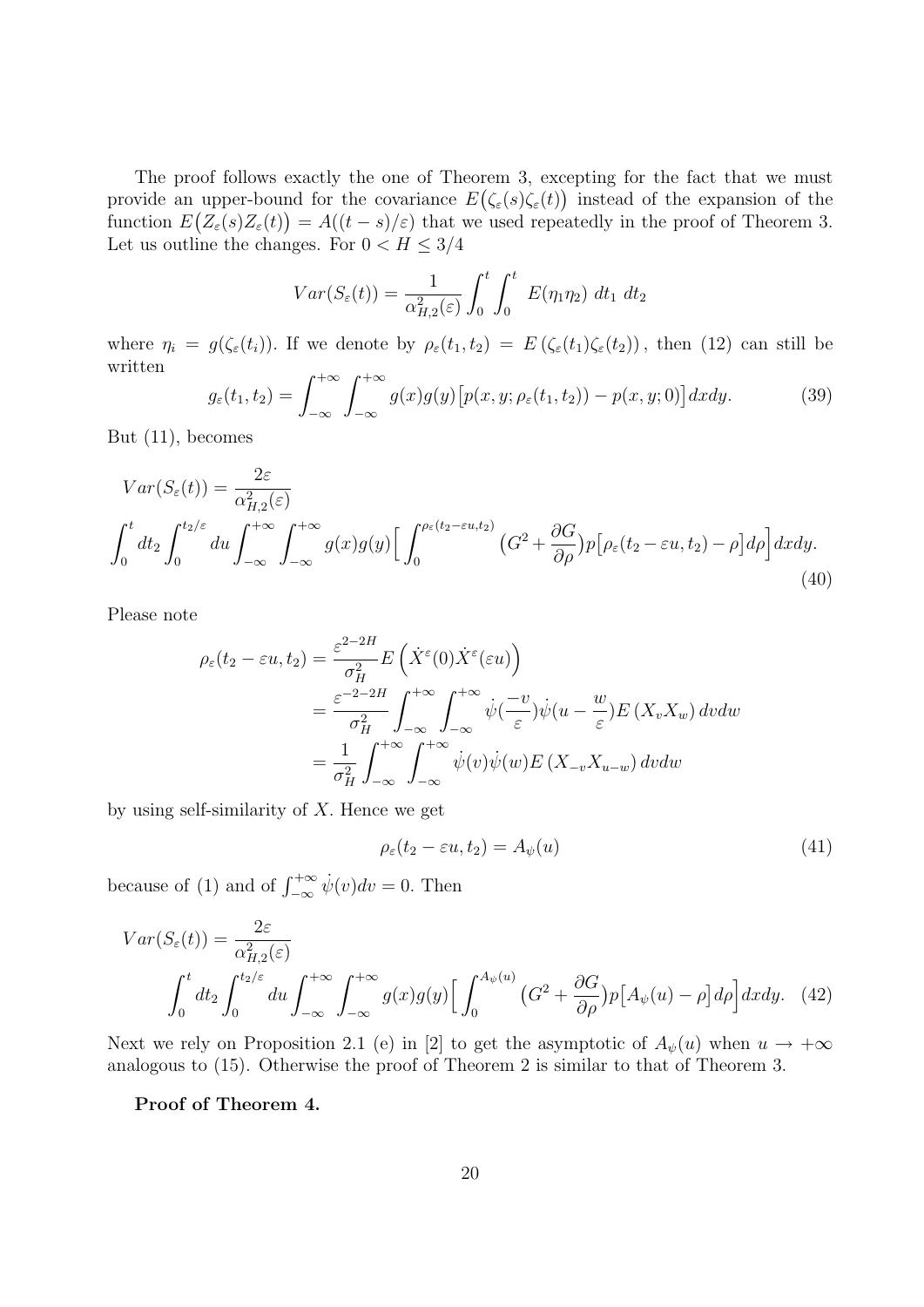Part (a) follows from part (b), in a similar way as Theorem 2 follows from Theorem 3. So, we only prove part (b).

Using tightness, proved in Theorem 3, it suffices to show that if  $\varepsilon_n$  is a decreasing sequence of real numbers tending to zero, and  $Y_{\varepsilon_n}$  converges weakly to the process  $\mathcal{Y}^* = \{Y^*(t) : t \geq 0\}$ in the space  $\mathcal{C}([0, +\infty), \mathbb{R})$ , then  $\mathcal{Y}^*$  has the law of

$$
\{\sqrt{K_H(g)}W(t): t \ge 0\}.
$$

To prove this, let us introduce the filtration  $\{\mathcal{F}_t\}_{t\geq 0}$  generated by the FBM  $\mathcal{X}$ , that is, for every  $t \geq 0$ ,  $\mathcal{F}_t$  is the  $\sigma$ -algebra generated by the random variables  $\{X(s) : s \leq t\}$ . We will prove that the process  $\mathcal{Y}^*$ , which has continuous paths, is an  $\mathcal{F}_t$ -martingale with quadratic variation  $K_H(g)t$ . A classical characterization of the Wiener process, due to Paul Lévy (see for example  $[I-W]$ , Theorem 6.1., Chapter II), implies the theorem.

It suffices to show that if  $0 < s < t$ , for any choice of the positive integer k,  $\tau_1, ..., \tau_k$ pairwise different parameter values strictly smaller than s, and  $F: \mathbb{R}^k \to \mathbb{R}$  any bounded continuous function, we have the following equalities:

$$
E\Big(\big(Y^*(t) - Y^*(s)\big) \ F\big[X(\tau_1), ..., X(\tau_k)\big]\Big) = 0 \tag{43}
$$

and

$$
E\Big(\big(Y^*(t) - Y^*(s)\big)^2 \ F\big[X(\tau_1), ..., X(\tau_k)\big]\Big) = K_H(g)(t-s)E\Big(F\big[X(\tau_1), ..., X(\tau_k)\big]\Big). \tag{44}
$$

Because of a well-known theorem due to Skorokhod (see [6] Chapter 1, Theorem 2.7), we may assume that we have chosen the probability space, so that, almost surely, convergence of  $Y_{\varepsilon_n}(.)$  to  $Y^*(.)$  is uniform on each compact interval of the positive axis.

We prove (43) and (44) on the basis of computations that are not far away from what we have done to compute the asymptotic variance of  $Y_{\varepsilon}(t)$ .

Let us prove (43) for  $0 < H < 3/4$ . It suffices to show that

$$
\lim_{\varepsilon \to 0} E\Big(\big(Y_{\varepsilon}(t) - Y_{\varepsilon}(s)\big) F\big[X(\tau_1), ..., X(\tau_k)\big]\Big) = 0,\tag{45}
$$

since the random variables under the expectation sign are bounded in  $L<sup>4</sup>$  of the probability space.

We have: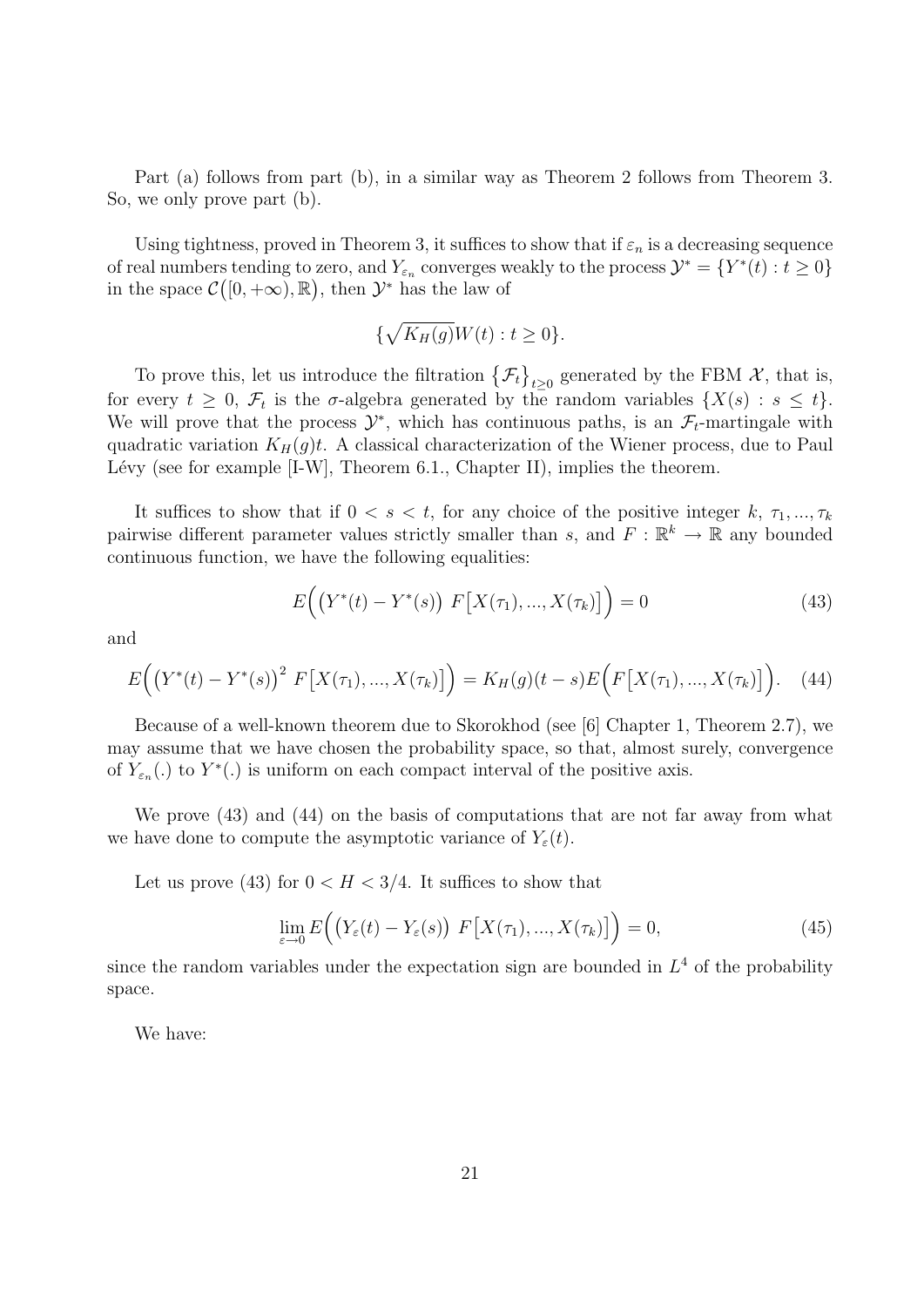$$
E\left(\left(Y_{\varepsilon}(t) - Y_{\varepsilon}(s)\right) F\left[X(\tau_1), ..., X(\tau_k)\right]\right)
$$
  
\n
$$
= \frac{1}{\sqrt{\varepsilon}} \int_s^t E\left(g\left(Z_{\varepsilon}(u)\right) F\left[X(\tau_1), ..., X(\tau_k)\right]\right) du
$$
  
\n
$$
= \frac{1}{\sqrt{\varepsilon}} \int_s^t du \int_{R^{k+1}} g(x) F(x_1, ..., x_k) p_{\Sigma_{\varepsilon}(u)}(x, x_1, ..., x_k) dx dx_1...dx_k,
$$
\n(46)

where  $p_{\Sigma}$  denotes the centered Gaussian density with variance matrix  $\Sigma$  and in our case,  $\Sigma_{\varepsilon}(u)$  is the variance matrix of the vector  $(Z_{\varepsilon}(u), X(\tau_1),..., X(\tau_k)).$ 

As  $\varepsilon$  varies, the density in the integrand of the right-hand side of (46) is a function of the covariances

$$
\rho_{j,\varepsilon}(u) = E(Z_{\varepsilon}(u)X(\tau_j)) \quad (\text{for } j = 1, ..., k)
$$

since the other elements of  $\Sigma$  remain constant.

Let us consider the following Taylor expansion of the density  $p_{\Sigma_{\varepsilon}(u)}(x, x_1, ..., x_k)$  as a function of these  $k$  covariances, around the value 0 for all of them, namely:

$$
p_{\Sigma_{\varepsilon}(u)}(x, x_1, ..., x_k) = p_{Z_{\varepsilon}(u)}(x) p_{X(\tau_1), ..., X(\tau_k)}(x_1, ..., x_k)
$$
  
+ 
$$
\sum_{j=1}^k \frac{\partial p_{\Sigma}}{\partial \rho_j}(x, x_1, ..., x_k) \Big|_{\rho_j=0} \rho_{j,\varepsilon}(u)
$$
  
+ 
$$
\frac{1}{2} \sum_{j,j'=1}^k \frac{\partial^2 p_{\Sigma}}{\partial \rho_j \partial \rho'_j}(x, x_1, ..., x_k) \Big|_{\rho_j=\theta \rho_{j,\varepsilon}(u)} \rho_{j,\varepsilon}(u) \rho_{j',\varepsilon}(u),
$$
\n
$$
(47)
$$

where  $0 < \theta < 1$ .

From the definition of the FBM:

$$
\rho_{j,\varepsilon}(u) = \frac{1}{2\varepsilon^H} \Big[ (u+\varepsilon)^{2H} - u^{2H} - (u+\varepsilon - \tau_j)^{2H} + (u-\tau_j)^{2H} \Big],
$$

so that for any  $u \in [s, t]$  and any  $j = 1, ..., k$ , since  $\tau_1, ..., \tau_k$  are strictly on the left of s, we have:

$$
\left|\rho_{j,\varepsilon}(u)\right| \leq \text{ (const) } \varepsilon^{1-H},\tag{48}
$$

where the constant depends only on  $H, s, t, \tau_1, ..., \tau_k$ .

We plug the expansion (47) into (46). Clearly:

$$
\int_{R^{k+1}} g(x) F(x_1, ..., x_k) p_{Z_{\varepsilon}(u)}(x) p_{X(\tau_1), ..., X(\tau_k)}(x_1, ..., x_k) dx dx_1...dx_k = 0
$$

given that  $Z_{\varepsilon}(u)$  is standard normal and the conditions on g.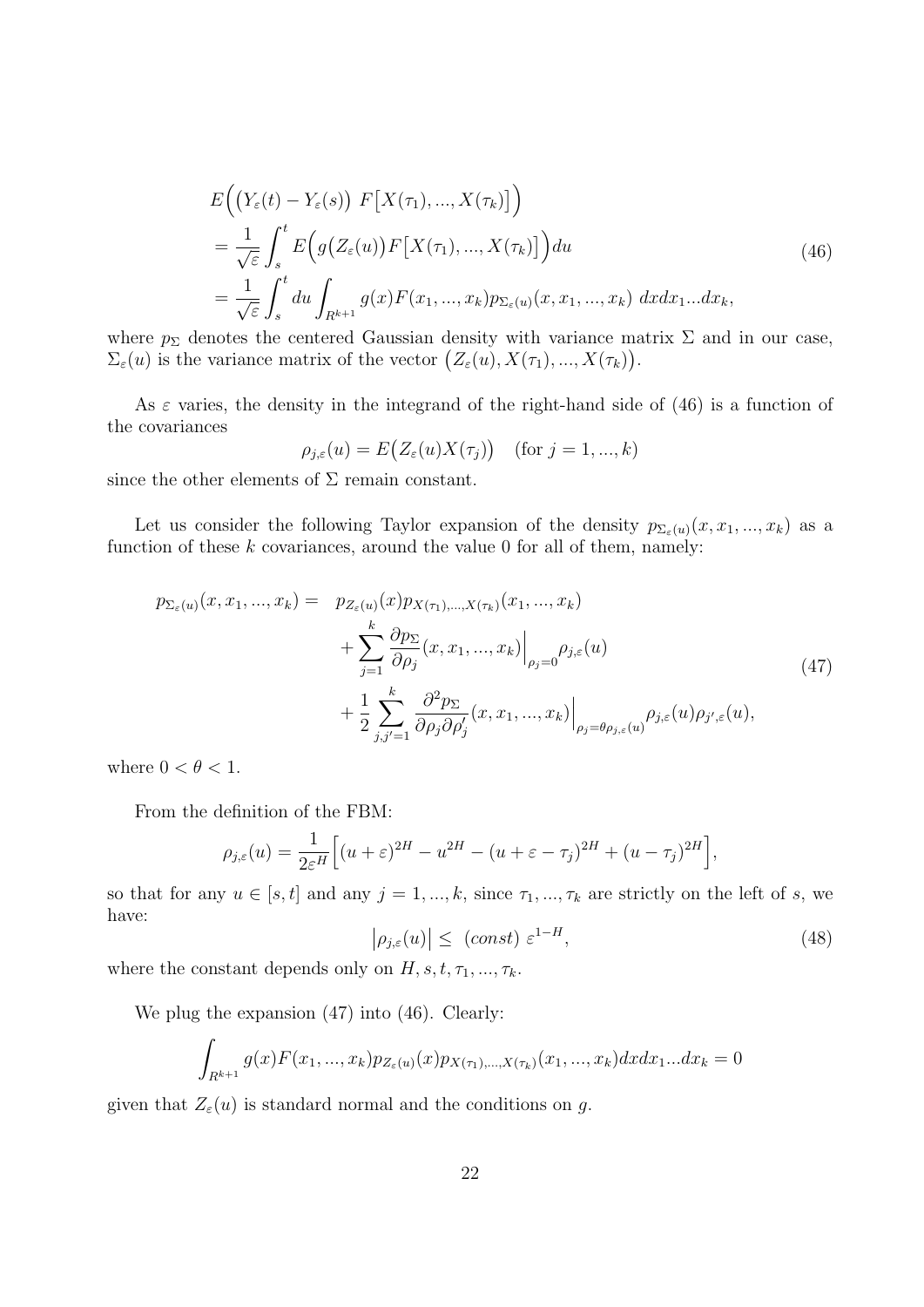For the next term in the Taylor expansion, let us check that for  $j = 1, ..., k$ 

$$
\left. \frac{\partial p_{\Sigma}}{\partial \rho_j}(x, x_1, ..., x_k) \right|_{\rho_j = 0}
$$

is an odd function of x for fixed  $x_1, ..., x_k$ . For that purpose, we use the standard Gaussian identity for  $j = 1, ..., k$ :

$$
\frac{\partial p_{\Sigma}}{\partial \rho_j} = \frac{\partial^2 p_{\Sigma}}{\partial x \partial x_j}
$$

Denote  $\Sigma^{-1} = ((\sigma^{ij})_{i,j=0,1,\dots,k}$ , where  $0,1,...,k$  correspond respectively to the random variables  $Z_{\varepsilon}(u), X(\tau_1), ..., X(\tau_k)$ . Notice that for  $j = 1, ..., k, \rho_j = 0$  implies  $\sigma^{0j} = 0$ . Then, a direct computation gives for  $j = 1, ..., k$ :

$$
\left. \frac{\partial^2 p_{\Sigma}}{\partial x \partial x_j} \right|_{\rho_j=0} = p_{Z_{\varepsilon}(u)}(x) p_{X(\tau_1),...,X(\tau_k)}(x_1,...,x_k) \ x\left(\sum_{i=1}^k x_i \sigma^{ij}\right),
$$

which is an odd function of x for fixed  $x_1, ..., x_k$ . Since g is even, it follows that:

$$
\int_{R^{k+1}} g(x) F(x_1, ..., x_k) \sum_{j=1}^k \frac{\partial p_{\Sigma}}{\partial \rho_j}(x, x_1, ..., x_k) \Big|_{\rho_j=0} dx dx_1...dx_k = 0
$$

On account of (48), (47) and the above calculations, we get from (46):

$$
\left| E\Big(\big(Y_{\varepsilon}(t)-Y_{\varepsilon}(s)\big)\;F\big[X(\tau_1),...,X(\tau_k)\big]\Big)\right| \;\leq\; (const)\varepsilon^{2(1-H)-1/2}.
$$

Since  $0 < H < 3/4$ , this implies (45). In case  $H = 3/4$  the proof is similar, with only minor changes.

Let us now turn to the proof of (44). We have to prove that:

$$
E\Big(\big(Y_{\varepsilon}(t)-Y_{\varepsilon}(s)\big)^2\ F\big[X(\tau_1),...,X(\tau_k)\big]\Big)\to K_H(g)(t-s)E\Big(F\big[X(\tau_1),...,X(\tau_k)\big]\Big).
$$

This follows the same lines of the proof of (43), with minor changes. We have:

$$
E\left(\left(Y_{\varepsilon}(t) - Y_{\varepsilon}(s)\right)^{2} F\left[X(\tau_{1}),...,X(\tau_{k})\right]\right) = \frac{2}{\alpha_{H,2}^{2}(\varepsilon)} \times
$$

$$
\int_{s}^{t} dt_{2} \int_{0}^{(t_{2}-s)/\varepsilon} \varepsilon du \int_{-\infty}^{+\infty} \int_{-\infty}^{+\infty} g(x)g(y)F(x_{1},...,x_{k})p(x,y,x_{1},...,x_{k};\Gamma_{\varepsilon})dxdydx_{1},...dx_{k}
$$
(49)

In (49),  $p(x, y, x_1, ..., x_k; \Gamma)$  is the centered Gaussian density with covariance  $\Gamma$  and the  $(k+2) \times (k+2)$  matrix  $\Gamma_{\varepsilon}$  is:

$$
\Gamma_{\varepsilon} = \begin{pmatrix} C(u) & R_{\varepsilon} \\ R_{\varepsilon} & \Sigma(\tau_1, ..., \tau_k) \end{pmatrix}
$$

where: